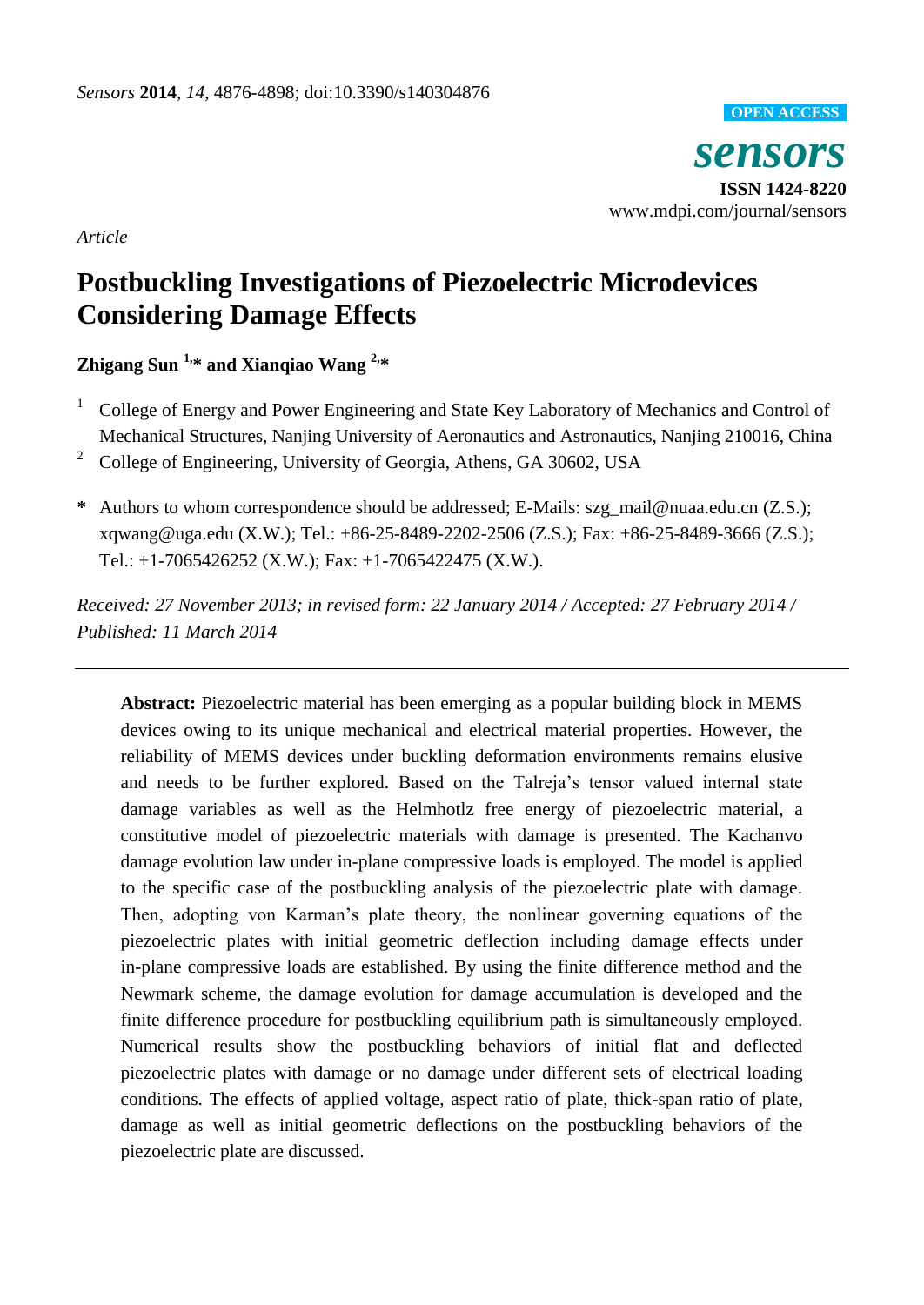**Keywords:** piezoelectric plates; tensor valued internal state variables; postbuckling behavior; damage evolution; initial deflections

### **1. Introduction**

The use of piezoelectric materials in intelligent structures has received considerable attention in recent years due to the intrinsic direct and converse piezoelectric effects. Piezoelectric materials have been used as sensors or actuators for the control of the active shape or vibration of structures. Defects such as microcracks, voids, dislocations and delamination are introduced in piezoelectric materials during the manufacturing and poling process. The existence of these defects greatly affects the electric, dielectric, elastic, mechanical and piezoelectric properties of the piezoelectric materials, especially the service life of piezoelectric structures. When subjected to mechanical and electrical loads, these defects may grow in size and cracks may propagate leading to premature mechanical or electrical fatigue failure. Therefore, it is important to understand the growth of these defects, the damage accumulation and the overall effect of these defects on the average mechanical and electrical properties of piezoelectric structures.

Damage in fiber-reinforced composite materials has been extensively investigated, and many theories have been established and used to predict the life of composite structures. Based on the framework of irreversible thermodynamics with internal state variables, Talreja [1] developed a phenomenological theory for composite laminated plates. In his study, the Helmholtz free energy was expanded into a polynomial in terms of elastic strains and damage variables to obtain the stiffness-damage relations. Utilizing a continuum mechanics approach, Allen *et al.* [2,3] developed a model for predicting the thermomechanical constitution of initially elastic composites subjected to both monotonic and cyclic fatigue loading. Valliappan *et al.* [4] established the elastic constitutive equations for anisotropic damage mechanics, and the implementation of these constitutive equations in the finite element analysis was explained. By defining damage variables as the material stiffness reduction, Ladeveze and Dantec [5] formulated the constitutive equations and the corresponding damage evolution laws of the elementary ply for laminated composites that can be used to describe the matrix micro-cracking and fiber/matrix debonding. Schapery and Sicking [6] discussed the homogenized constitutive equations for the mechanical behavior of unidirectional fiber composites with growing damage, and the emphasis was on resin matrices reinforced with high modulus elastic fiber. Zhang *et al.* [7] investigated a computational model for the damage evolution of engineering materials under dynamic loading, and two models for dynamic damage evolution of materials in general anisotropic damage state were presented. Moore and Dillard [8] have observed time dependent growth of transverse cracks in graphite/epoxy and Kevlar/epoxy cross-ply laminated at room temperature. Luo and Daniel [9] have shown that the macroscopic mechanical behavior of unidirectional fiber-reinforced brittle matrix composites can be correlated explicitly with the microscopic deformation and damage.

Modeling and analysis of multilayer piezoelectric beams and plates have reached a relative maturity as attested by the numerous papers. Mindlin [10] presented the theory of piezoelectric crystals plate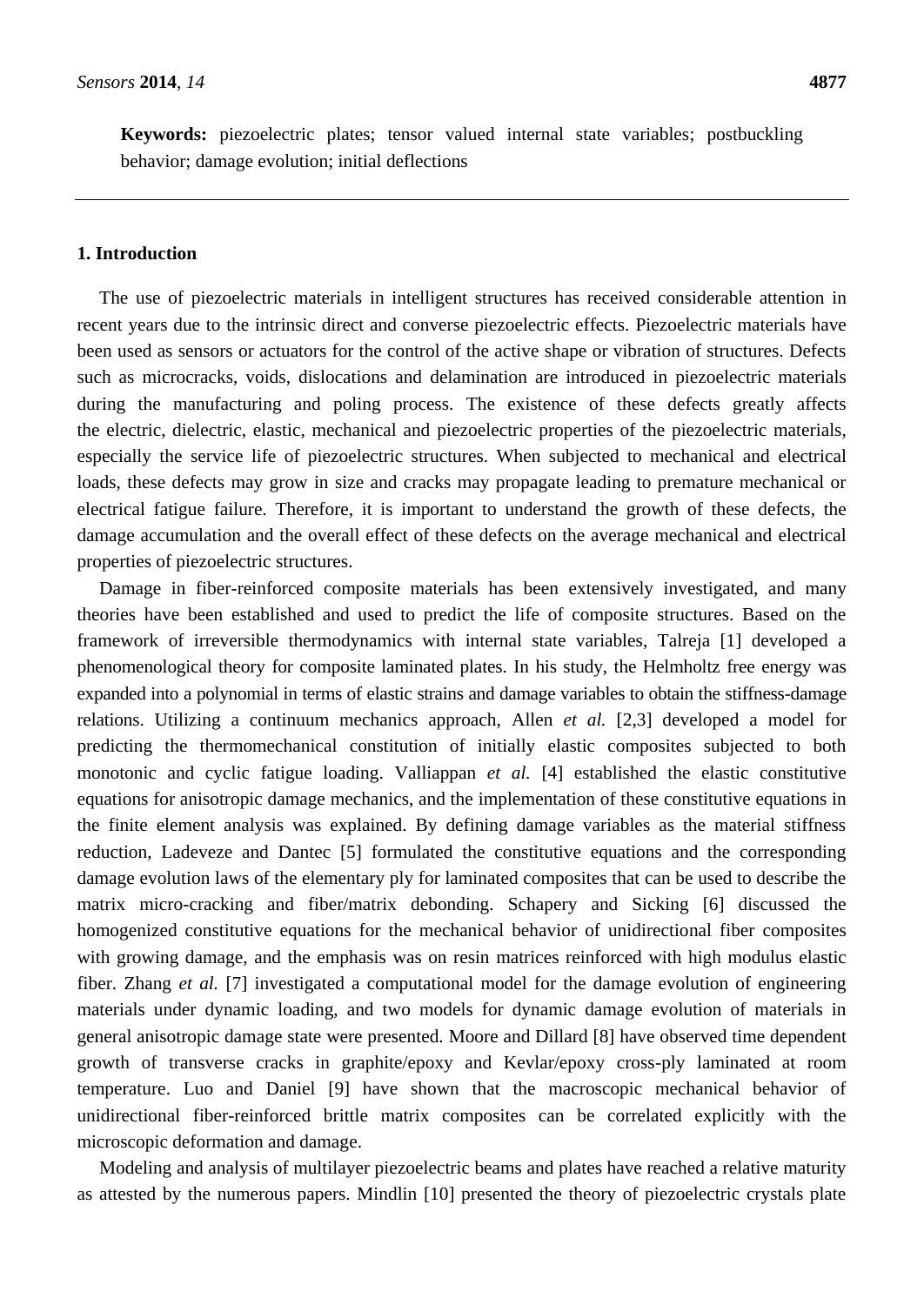considering shear and bending. Chandrashekhara and Tiersten [11] developed general piezoelectric nonlinear theory and detailed the vibration equations of different piezoelectric crystals. Chandrashkhara, Tenneti [12] and Zhou *et al.* [13] investigated the dynamic control of laminated piezoelectric plates by the finite element (FE) method. Wang and Rogers [14] presented a model for laminated plates with spatially distributed piezoelectric patches. Tzou and Gadre [15] analyzed thin laminates coupled with shell actuators for distributed vibration control. Xu *et al.* [16] analyzed the free vibration of laminated piezothermoelectric plate based on the 3D theory. Mitchell and Reddy [17] proposed the theory of the laminated piezoelectric plates by using classical plate theory and simple third-order theory, respectively. Noor and Peters [18] presented postbuckling analysis of multilayered composite plates subjected to combined axial and thermal loads and investigated the effects of mechanical and thermal loading on postbuckling behaviors of composite plates. Based on transverse shear-deformable theory, Librescu and Souza [19] gave the postbuckling analysis of geometrically imperfect flat panels under combined thermal and compressive edge loadings. Shen [20] investigated the postbuckling behaviors of laminated plates with piezoelectric actuators under complex loading conditions based on Reddy's higher order shear deformation plate theory. Oh *et al.* [21] studied thermal postbuckling behavior of laminated plates with top and/or bottom actuators subjected to thermal and electrical loads. In their analysis all the static/dynamic behaviors of laminated plates were investigated without considering the damage effects which would greatly influence the mechanical behaviors of smart structures. To the best of the author's knowledge, up to now postbuckling analysis of piezoelectric structures considering the damage effects has rarely been investigated and reported. For example, [Aydin](http://www.sciencedirect.com/science/article/pii/S0997753813000600) [22] studied the dynamic characteristics of functionally graded beams with open edge cracks, in which an analytical method was proposed to determine the free vibration of beams with any number of cracks. [Mao](http://www.sciencedirect.com/science/article/pii/S0997753811000374) *et al.* [23] studied the creep buckling and post-buckling of laminated piezoelectric viscoelastic functionally graded material (FGM) plates by adopting the Boltzmann superposition principle, and the nonlinear creep buckling governing equations of the laminated piezoelectric viscoelastic FGM plates with initial deflection were derived on the basis of the Reddy's higher-order shear deformation plate theory. [Hamed](http://yadda.icm.edu.pl/yadda/contributor/5b6cb412951e175c466a28eea4c71a63) [24] presented a nonlinear theoretical model for their bending and creep buckling analysis. The model accounted for the viscoelasticity of the materials using differential-type constitutive relations that were based on the linear Boltzmann's principle of superposition. Xu *et al.* [25] presented a high performance and simple structure bi-stable piezoelectric energy harvester based on simply supported piezoelectric buckled beam. Cottone *et al.* [26] investigated an approach for piezoelectric beams by exerting an increasing axial compression and demonstrated that the numerical model and experimental results were in good qualitative agreement. A constitutive model of fully coupled electro-magneto-thermo-elastic multiphase composites has been proposed by Aboudi [27]. In his works, the linear displacement, electric potential and magnetic potential are adopted, which can't predict the micro fields precisely. Bansal and Pindera [28] proposed a unified macro-and micro-mechanics failure model with method of cells as finite-volume direct averaging micromechanics (FVDAM). Based on the FVDAM theory, Sun *et al.* [29] built a unified macro- and micro-mechanics constitutive model of fully coupled fields in composite materials by high-order displacement, electric potential and magnetic potential.

In the present study, a new constitutive model for piezoelectric materials using the Talreja's tensor valued internal state damage variables and the Helmhotlz free energy of piezoelectric material is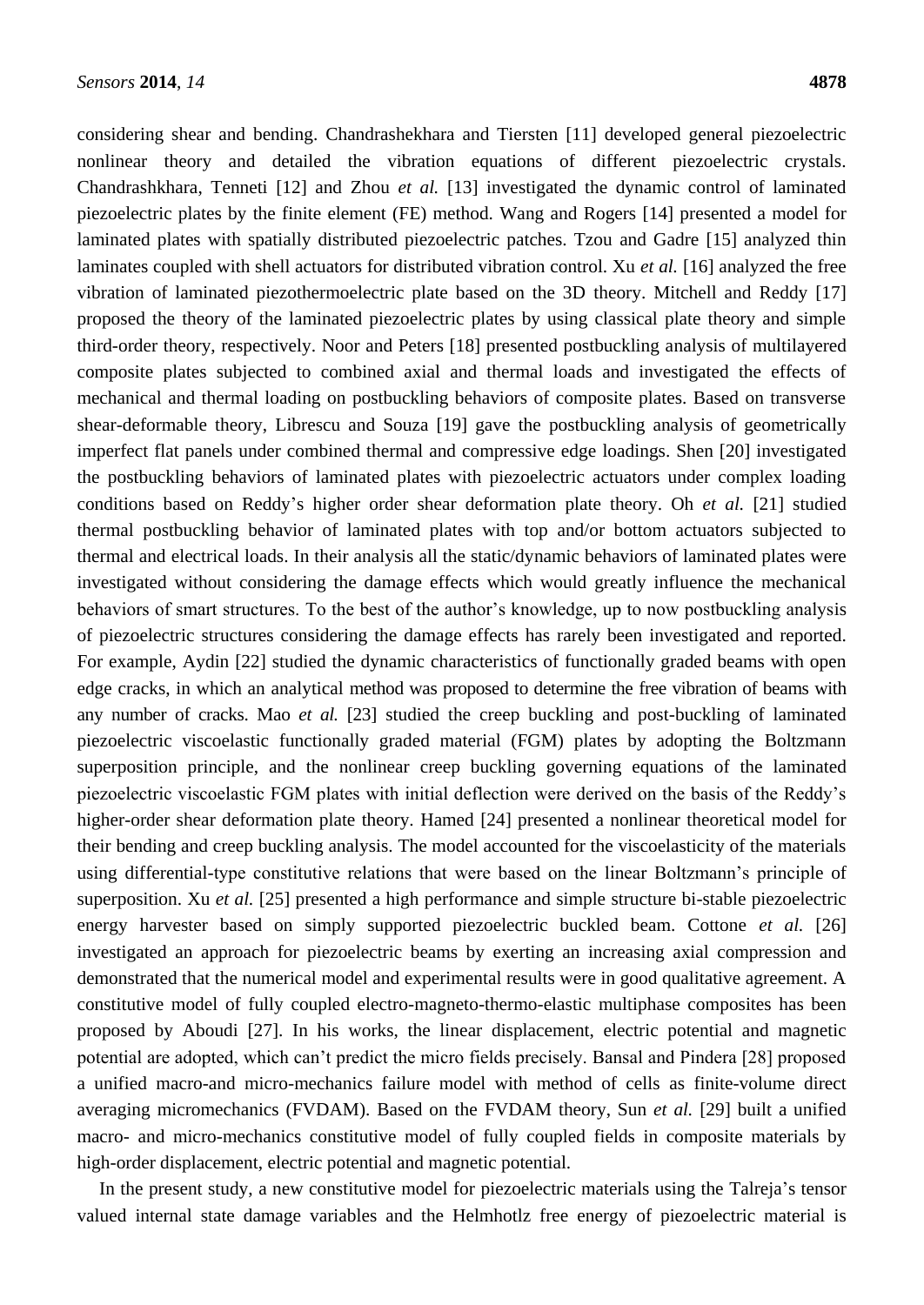presented. This model is then applied to a specific case of postbuckling analysis of piezoelectric plates under in-plane compressive loads. By adopting von Karman's plate theory and using the finite difference and the Newmark scheme, the damage evolution for damage accumulation is developed and the finite difference procedure for postbuckling equilibrium path is simultaneously employed. In the numerical examples, the effects of variation in the load parameters, damage influences and geometric parameters of the plate on postbuckling equilibrium paths are discussed.

#### **2. Basic Equations**

# *2.1. Constitutive Equations for Damaged Piezoelectric Materials*

Consider a representative volume element of a piezoelectric solid with a multitude of damage entities in the form of microcracks, as shown in Figure 1. As discussed in Talreja, two vectors are needed to define each damage entity. These are the damage influence vector  $a_i$  and the  $n_i$  unit normal to the damage entity surface. The damage influence vector represents an appropriately chosen effect of the damage entity on the surrounding medium. With these two vectors, a damage entity tensor  $d_{ij}$  is formed by taking an integral of the diad  $a_i$   $n_j$  over the surface of the damaged entity:

$$
d_{ij} = \int_{S} \overrightarrow{a_i} \overrightarrow{n_j} dS \tag{1}
$$

where *S* is the damage entity surface.

**Figure 1.** Representative volume element with internal damage variables for piezoelectric materials.



Now if there are *n* distinct damage modes in the representative volume element (e.g., intralaminar cracks in different orientations, *etc*.) denoted by  $k = 1, 2, \ldots n$ , a damage tensor can be defined for each mode as:

$$
\omega_{ij}^k = \frac{1}{V_r} \sum_{\mathcal{S}_k} (d_{ij})_{\mathcal{S}_k} \tag{2}
$$

where  $V_r$  is the volume of the representative volume element and  $\mathcal{G}_k$  represents the number of damage entities in the *k*th damage mode. The tensor  $\omega_{ij}^k$  is an unsymmetrical tensor in general. However, we can represent the vector  $a_i$  along the normal and tangential directions at any point on the surface of the damage entity and write:

$$
d_{ij} = d_{ij}^1 + d_{ij}^2
$$
 (3)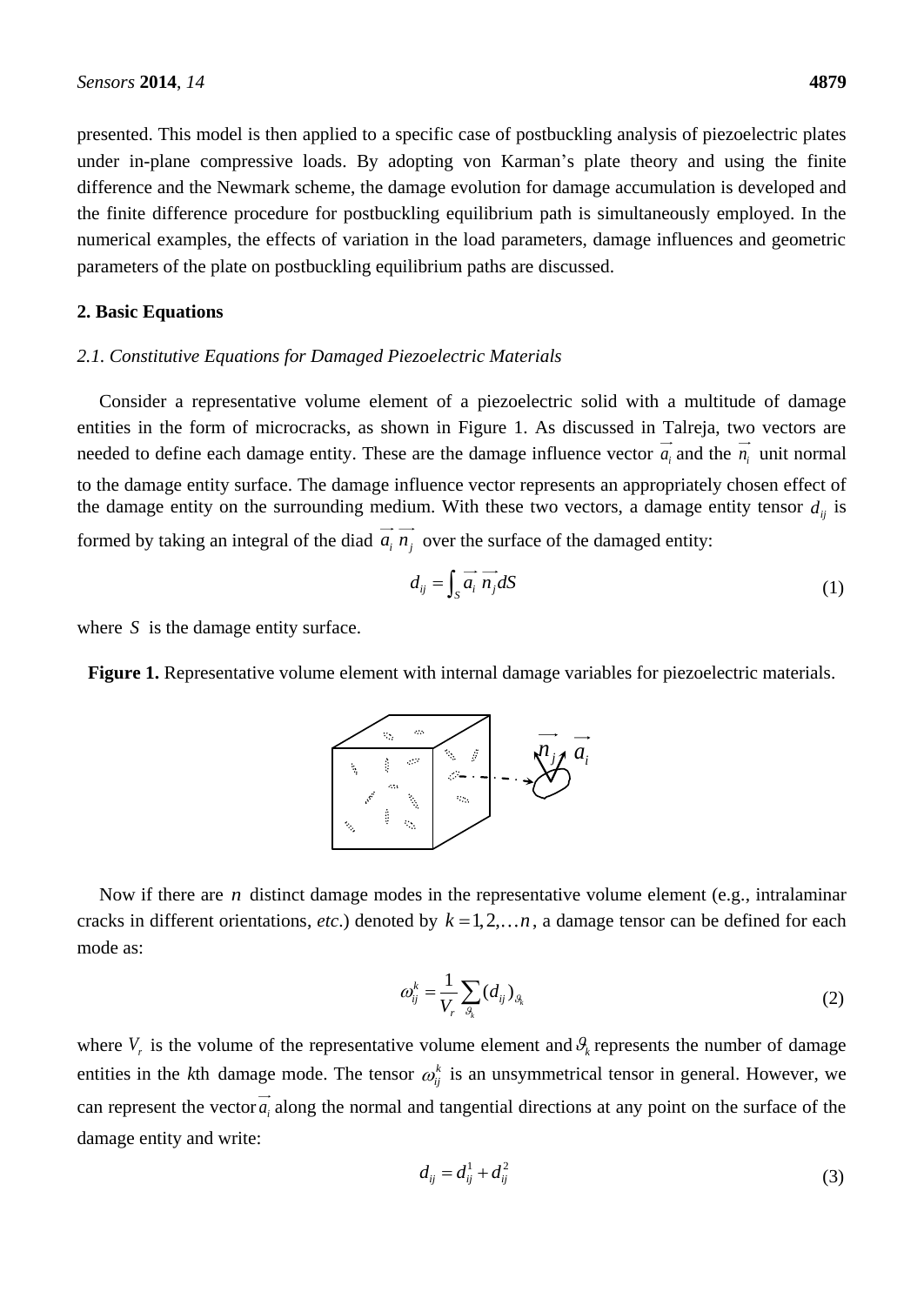where  $d_{ij}^1 = \int_S a \overrightarrow{n_i} \overrightarrow{n_j} dS$  and  $d_{ij}^2 = \int_S b \overrightarrow{m_i} \overrightarrow{n_j} dS$  in which, a and b are the magnitudes of the normal and tangential projections of vector  $a_i$  respectively, and vectors  $n_i$  and  $m_i$  are unit normal and tangential vectors, respectively. Thus the damage tensor  $\omega_{ij}$  can be written as:

$$
\omega_{ij}^k = \omega_{ij}^{1k} + \omega_{ij}^{2k}
$$
\n
$$
\omega_{jk}^k / V_r. \tag{4}
$$

where  $\omega_{ij}^{1k} = \sum (d_{ij}^1)_{g_k}$  / *k*  $\omega_{ij}^{1k} = \sum_{g_k} (d_{ij}^1)_{g_k} / V_r$  and  $\omega_{ij}^{2k} = \sum_{g_k} (d_{ij}^2)_{g_k} / V_r$ *k*  $\omega_{ij}^{2k} = \sum_{g_k} (d_{ij}^2)_{g_k} / V_r$ .

Physically, the damage tensor  $\omega_{ij}^{1k}$  represents the effects of crack opening on the surrounding medium whereas the damage tensor  $\omega_{ij}^{2k}$  represents the effects of sliding between the two crack faces. In many situations, the sliding between the crack faces can be negligible, e.g., for intralaminar cracks constrained by stiff plies, and hence we assume  $\omega_{ij}^{2k} \equiv 0$ . This implies  $\omega_{ij}^k \equiv \omega_{ij}^{1k}$  which is a symmetric tensor.

For the case of damaged piezoelectric material without temperature effect where the damage is represented by internal state variables, the Helmholtz free energy of piezoelectric material can be written as a function of the transformed elastic strains, the electric field vector and damage internal variables, that is:

$$
H = H(\varepsilon_{ij}, E_i, \omega_{ij}^k)
$$
\n<sup>(5)</sup>

The transformed stress components  $\sigma_{ij}$  and the electric displacement components  $G_i$  at any fixed damage state are now given by:

$$
\sigma_{ij} = \frac{\partial H(\varepsilon_{ij}, E_i, \omega_{ij}^k)}{\partial \varepsilon_{ij}} \nG_i = -\frac{\partial H(\varepsilon_{ij}, E_i, \omega_{ij}^k)}{\partial E_i}
$$
\n(6)

When the damage induced by the cracks in the piezoelectric material has the orthotropic property, the irreducible integrity bases for a scalar polynomial function of two symmetric second rank tensors can be expressed as [30]:

$$
s [30]:
$$
\n
$$
\varepsilon_{11}, \varepsilon_{22}, \varepsilon_{33}, \varepsilon_{23}^2, \varepsilon_{31}^2, \varepsilon_{12}^2, \varepsilon_{12}\varepsilon_{23}\varepsilon_{31},
$$
\n
$$
\omega_{11}^k, \omega_{22}^k, \omega_{33}^k, (\omega_{23}^k)^2, (\omega_{31}^k)^2, (\omega_{12}^k)^2, \omega_{12}^k \omega_{23}^k \omega_{31}^k
$$
\n
$$
\varepsilon_{23}\omega_{23}^k, \varepsilon_{31}\omega_{31}^k, \varepsilon_{12}\omega_{12}^k, \omega_{23}^k \varepsilon_{12}\varepsilon_{13}, \omega_{31}^k \varepsilon_{32}\varepsilon_{12}, \omega_{12}^k \varepsilon_{13}\varepsilon_{23}, (k = 1, 2, \cdots \cdots n)
$$
\n
$$
\varepsilon_{23}\omega_{12}^k \omega_{13}^k, \varepsilon_{31}\omega_{32}^k \omega_{12}^k, \varepsilon_{12}\omega_{13}^k \omega_{23}^k
$$
\n
$$
E_1, E_2, E_3
$$
\n(7)

where  $n$  is the number of the cracks' direction in the material. For a piezoelectric single-layer plate, the local coordinate system  $o-1-2-3$  is selected, in which 1,2 denote the two principal direction of the piezoelectric plate, 3 is vertical to the midsurface. According to the Kirchhoff hypothesis for plate  $\varepsilon_{13} = \varepsilon_{23} = 0$  and applying Voigt notation to describe strains and damage variables, the bases of invariants can be further written as:

Further written as:

\n
$$
\varepsilon_{1}, \varepsilon_{2}, \varepsilon_{3}, \varepsilon_{6}^{2}, \omega_{1}^{k}, \omega_{2}^{k}, \omega_{3}^{k}, (\omega_{4}^{k})^{2}, (\omega_{5}^{k})^{2}, (\omega_{6}^{k})^{2},
$$
\n
$$
\omega_{4}^{k} \omega_{5}^{k} \omega_{6}^{k}, \varepsilon_{6} \omega_{6}^{k}, \varepsilon_{6} \omega_{4}^{k} \omega_{5}^{k}
$$
\n
$$
\varepsilon_{1}, \varepsilon_{2}, \varepsilon_{3}
$$
\n(8)

\n
$$
E_{1}, E_{2}, E_{3}
$$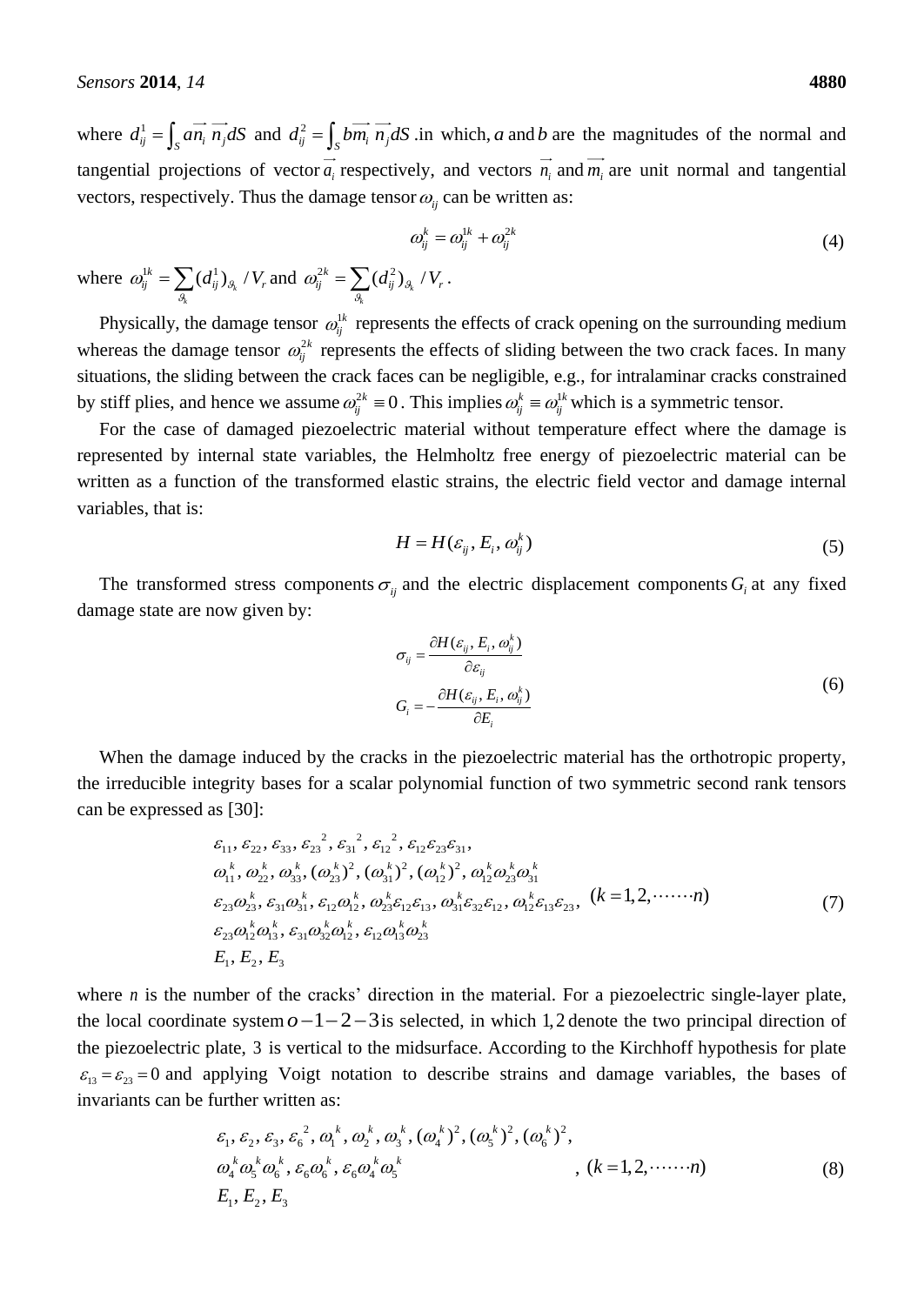Using the above stated irreducible integrity bases, the Helmholtz free energy of piezoelectric materials can be expressed as a quadratic expression of the strains or the electric field intensity, a mixture quadratic expression of strains and electric field intensity and a linear expression of damage<br>
variables [31] as follows:<br>  $H = C_1^0 \varepsilon_1^2 + C_2^0 \varepsilon_1 \varepsilon_2 + C_3^0 \varepsilon_2^2 + C_4^0 \varepsilon_6^2 + C_5^0 \varepsilon_1^2 + C_6^0 \varepsilon_1 \$ variables [31] as follows: follows:<br>  ${}^{0} \varepsilon_{1}^{2} + C_{2}^{0} \varepsilon_{1} \varepsilon_{2} + C_{3}^{0} \varepsilon_{2}^{2} + C_{4}^{0} \varepsilon_{6}^{2} + C_{5}^{0} \varepsilon_{1}^{2} + C_{6}^{0} \varepsilon_{1} \varepsilon_{3} + C_{7}^{0} \varepsilon_{2} \varepsilon_{3} - (\kappa_{1}^{0} E_{1}^{2} + \kappa_{2}^{0} E_{2}^{2})$ 

1] as follows:  
\n
$$
H = C_1^0 \varepsilon_1^2 + C_2^0 \varepsilon_1 \varepsilon_2 + C_3^0 \varepsilon_2^2 + C_4^0 \varepsilon_6^2 + C_5^0 \varepsilon_1^2 + C_6^0 \varepsilon_1 \varepsilon_3 + C_7^0 \varepsilon_2 \varepsilon_3 - (\kappa_1^0 E_1^2 + \kappa_2^0 E_2^2 + \kappa_3^0 E_3^2 + \kappa_4^0 E_1 E_2 + \kappa_5^0 E_2 E_3 + \kappa_6^0 E_3 E_1) - (e_1^0 E_1 \varepsilon_1 + e_2^0 E_1 \varepsilon_2 + e_3^0 E_1 \varepsilon_3 + e_4^0 E_2 \varepsilon_1 + e_3^0 E_2 \varepsilon_2 + e_6^0 E_3 \varepsilon_3 + e_4^0 E_3 \varepsilon_2 + e_5^0 E_3 \varepsilon_3 + \sum_{k=1}^n (C_1^k \varepsilon_1^2 \omega_1^k + C_2^k \varepsilon_1^2 \omega_2^k + C_3^k \varepsilon_1^2 \omega_3^k + C_4^k \varepsilon_2^2 \omega_1^k + C_5^k \varepsilon_2^2 \omega_2^k + C_5^k \varepsilon_2^2 \omega_2^k + C_5^k \varepsilon_2^2 \omega_3^k + C_5^k \varepsilon_2^2 \omega_3^k + C_5^k \varepsilon_2^2 \omega_3^k + C_5^k \varepsilon_2^2 \omega_3^k + C_5^k \varepsilon_2^2 \omega_3^k + C_5^k \varepsilon_2^2 \omega_3^k + C_5^k \varepsilon_2^2 \omega_3^k + C_5^k \varepsilon_2^2 \omega_3^k + C_5^k \varepsilon_2^2 \omega_3^k + C_5^k \varepsilon_2^2 \omega_3^k + C_5^k \varepsilon_2^2 \omega_3^k + C_5^k \varepsilon_2^2 \omega_3^k + C_5^k \varepsilon_2^2 \omega_3^k + C_5^k \varepsilon_2^2 \omega_3^k + C_5^k \varepsilon_2^2 \omega_3^k + C_5^k \
$$

where  $C_i^0$  ( $i = 1, 2, \dots, 7$ ) are the elastic material constants without damage,  $e_i^0$  ( $i = 1, 2, \dots, 9$ ) are the piezoelectric constants without damage,  $\kappa_i^0$  ( $i = 1, 2, \dots$  6) are the permittivity matrix constants without damage,  $C_i^k$  ( $i = 1, 2, \dots, 24$ ) are the material constants with damage;  $e_i^k$  ( $i = 1, 2, \dots, 30$ ) are the piezoelectric constants with damage,  $\kappa_i^k$  ( $i = 1, 2, \dots 18$ ) are the permittivity matrix constants with damage,  $\rho$  is the density of piezoelectric material,  $P_0$  is a constant,  $P_1$  is a linear function of strains,  $P_2$  is a linear function of damage variables and  $P_3$  is a linear function of the electric field intensity. Then the

stresses and the electric displacements can be expressed as:  
\n
$$
\sigma_p = \frac{\partial H}{\partial \varepsilon_p} = [C_{pq}^0 + \sum_{k=1}^n C_{pq}^k] \varepsilon_q - [e_{pm}^0 + \sum_{k=1}^n e_{pm}^k] E_m
$$
\n
$$
G_m = -\frac{\partial H}{\partial E_m} = [e_{qm}^0 + \sum_{k=1}^n e_{qm}^k]^T \varepsilon_q + [\kappa_{mn}^0 + \sum_{k=1}^n \kappa_{mn}^k] E_n
$$
\n(10)

where  $C_{pq}^0$ ,  $C_{pq}^k$ ,  $\kappa_{mn}^0$  and  $\kappa_{mn}^k$  are all symmetric matrixes having the forms as follows:<br> $\begin{bmatrix} 2C_1^0 & C_2^0 & C_6^0 & 0 \end{bmatrix}$ 

$$
[C_{pq}^{0}] = \begin{bmatrix} 2C_1^{0} & C_2^{0} & C_6^{0} & 0 \\ 2C_3^{0} & C_7^{0} & 0 \\ 2C_5^{0} & 0 & 0 \\ 2C_4^{0} & 0 & 0 \end{bmatrix}
$$
 (11)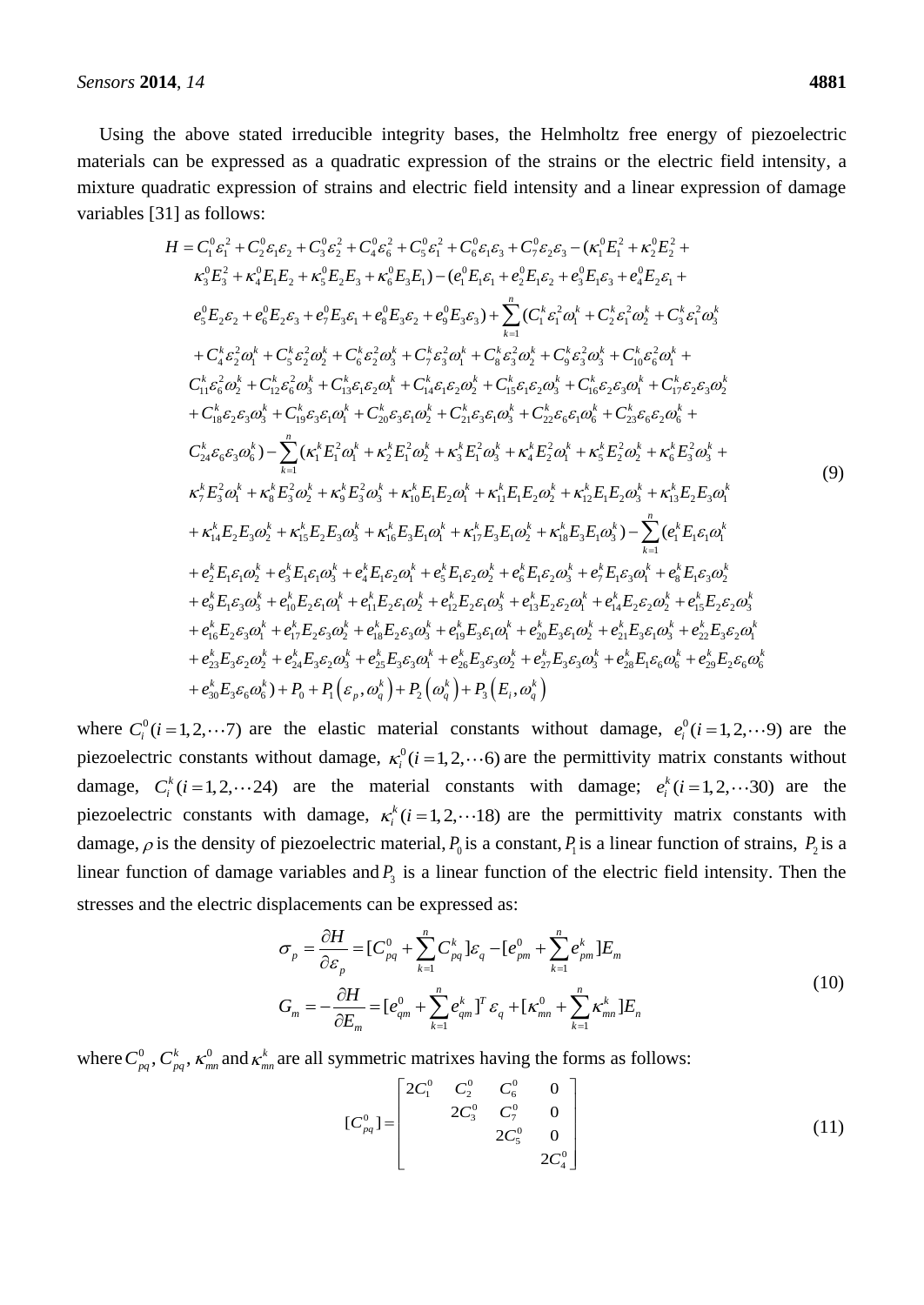$$
14, 14
$$
\n
$$
16\n\begin{bmatrix}\n2C_1^k \omega_1^k + 2C_2^k \omega_2^k + 2C_3^k \omega_3^k & C_{13}^k \omega_1^k + C_{14}^k \omega_2^k + C_{15}^k \omega_3^k & C_{19}^k \omega_1^k + C_{20}^k \omega_2^k + C_{21}^k \omega_3^k & C_{22}^k \omega_6^k \\
2C_4^k \omega_1^k + 2C_5^k \omega_2^k + 2C_5^k \omega_2^k + 2C_6^k \omega_3^k & C_{16}^k \omega_1^k + C_{17}^k \omega_2^k + C_{18}^k \omega_3^k & C_{23}^k \omega_6^k \\
2C_7^k \omega_1^k + 2C_8^k \omega_2^k + 2C_8^k \omega_2^k + 2C_9^k \omega_3^k & C_{24}^k \omega_6^k \\
2C_{10}^k \omega_1^k + 2C_{11}^k \omega_2^k + 2C_{12}^k \omega_3^k\n\end{bmatrix}
$$
\n(12)

$$
[e_{pm}^{0}] = \begin{bmatrix} e_{1}^{0} & e_{4}^{0} & e_{7}^{0} \\ e_{2}^{0} & e_{5}^{0} & e_{8}^{0} \\ e_{3}^{0} & e_{6}^{0} & e_{9}^{0} \\ 0 & 0 & 0 \end{bmatrix}
$$
(13)

$$
[\kappa_{mn}^0] = \begin{bmatrix} 2\kappa_1^0 & \kappa_4^0 & \kappa_6^0 \\ 2\kappa_2^0 & \kappa_5^0 \\ 2\kappa_3^0 & \end{bmatrix}
$$
 (14)

(14)  
\n
$$
2\kappa_3^5
$$
\n
$$
[e_1^k \omega_1^k + e_2^k \omega_2^k + e_3^k \omega_3^k e_{10}^k \omega_1^k + e_{11}^k \omega_2^k + e_{12}^k \omega_3^k e_{19}^k \omega_1^k + e_{20}^k \omega_2^k + e_{21}^k \omega_3^k]
$$
\n
$$
[e_{pm}^k] = \begin{bmatrix}\ne_{1}^{k} \omega_1^k + e_2^k \omega_2^k + e_3^k \omega_3^k & e_{10}^{k} \omega_1^k + e_{11}^{k} \omega_2^k + e_{12}^{k} \omega_3^k & e_{19}^{k} \omega_1^k + e_{20}^{k} \omega_2^k + e_{21}^{k} \omega_3^k\\e_1^k \omega_1^k + e_3^k \omega_2^k + e_6^k \omega_3^k & e_{15}^{k} \omega_1^k + e_{17}^{k} \omega_2^k + e_{18}^{k} \omega_3^k & e_{25}^{k} \omega_1^k + e_{25}^{k} \omega_2^k + e_{27}^{k} \omega_3^k\\e_{23}^{k} \omega_6^k & e_{23}^{k} \omega_6^k & e_{23}^{k} \omega_6^k\end{bmatrix} \tag{15}
$$
\n
$$
[2\kappa_1^k \omega_1^k + 2\kappa_2^k \omega_2^k + 2\kappa_3^k \omega_3^k & \kappa_1^k \omega_2^k + \kappa_1^k \omega_2^k + \kappa_1^k \omega_2^k + \kappa_1^k \omega_3^k & \kappa_1^k \omega_4^k + \kappa_1^k \omega_2^k + \kappa_1^k \omega_3^k + \kappa_2^k \omega_3^k\end{bmatrix}
$$

$$
[\kappa_{pm}^{k}] = \begin{bmatrix} e_{7}^{k} \omega_{1}^{k} + e_{8}^{k} \omega_{2}^{k} + e_{9}^{k} \omega_{3}^{k} & e_{16}^{k} \omega_{1}^{k} + e_{17}^{k} \omega_{2}^{k} + e_{18}^{k} \omega_{3}^{k} & e_{25}^{k} \omega_{1}^{k} + e_{26}^{k} \omega_{2}^{k} + e_{27}^{k} \omega_{3}^{k} \\ e_{28}^{k} \omega_{6}^{k} & e_{29}^{k} \omega_{6}^{k} & e_{30}^{k} \omega_{6}^{k} \end{bmatrix} (15)
$$
\n
$$
[\kappa_{mn}^{k}] = \begin{bmatrix} 2\kappa_{1}^{k} \omega_{1}^{k} + 2\kappa_{2}^{k} \omega_{2}^{k} + 2\kappa_{3}^{k} \omega_{3}^{k} & \kappa_{10}^{k} \omega_{1}^{k} + \kappa_{11}^{k} \omega_{2}^{k} + \kappa_{12}^{k} \omega_{3}^{k} & \kappa_{16}^{k} \omega_{1}^{k} + \kappa_{17}^{k} \omega_{2}^{k} + \kappa_{18}^{k} \omega_{3}^{k} \\ 2\kappa_{4}^{k} \omega_{1}^{k} + 2\kappa_{5}^{k} \omega_{2}^{k} + 2\kappa_{6}^{k} \omega_{3}^{k} & \kappa_{13}^{k} \omega_{1}^{k} + \kappa_{14}^{k} \omega_{2}^{k} + \kappa_{15}^{k} \omega_{3}^{k} \\ 2\kappa_{7}^{k} \omega_{1}^{k} + 2\kappa_{8}^{k} \omega_{2}^{k} + 2\kappa_{8}^{k} \omega_{3}^{k} \end{bmatrix} (16)
$$

Assuming that there is only one damage mode in the representative volume element, the relations of the strains, the stresses, the electric field intensity and the electric displacements in Equation (10) can be simplified as:

$$
\sigma_p = [C_{pq}^0 + C_{pq}^1] \varepsilon_q - [e_{pm}^0 + e_{pm}^1] E_m
$$
  
\n
$$
G_m = [e_{qm}^0 + e_{qm}^1]^T \varepsilon_q + [\kappa_{mn}^0 + \kappa_{mn}^1] E_n
$$
\n(17)

where  $C_{pq}^0$ ,  $e_{pm}^0$  and  $\kappa_{mn}^0$  are the same as before.  $C_{pq}^k$ ,  $e_{pm}^k$ ,  $\kappa_{mn}^k$  are replaced by  $C_{pq}^1$ ,  $e_{pm}^1$ ,  $\kappa_{mn}^1$ .

In present study, consider that the matrix cracks in the piezoelectric plate are parallel to the coordinate plane  $2-3$ , all damage variables except  $\omega_1$  are zero, then the coefficient matrixes in Equations (12), (15) and (16) can be simplified as:<br> $\begin{bmatrix} 2C_1\omega_1 & C_{13}\omega_1 & C_1 \end{bmatrix}$ 

be simplified as:  
\n
$$
[C_{pq}^{1}] =\begin{bmatrix} 2C_{1} \omega_{1} & C_{13} \omega_{1} & C_{19} \omega_{1} & 0 \\ 2C_{4} \omega_{1} & C_{16} \omega_{1} & 0 \\ 2C_{7} \omega_{1} & 0 \\ 2C_{10} \omega_{1} & 0 \end{bmatrix}
$$
\n
$$
[e_{pm}^{1}] = \begin{bmatrix} e_{1} \omega_{1} & e_{10} \omega_{1} & e_{19} \omega_{1} \\ e_{4} \omega_{1} & e_{13} \omega_{1} & e_{22} \omega_{1} \\ e_{7} \omega_{1} & e_{16} \omega_{1} & e_{25} \omega_{1} \\ 0 & 0 & 0 \end{bmatrix}
$$
\n(19)

$$
\begin{bmatrix} \kappa_{mn}^1 \end{bmatrix} = \begin{bmatrix} 2\kappa_1 \omega_1 & \kappa_{10} \omega_1 & \kappa_{16} \omega_1 \\ 2\kappa_4 \omega_1 & \kappa_{13} \omega_1 \\ 2\kappa_7 \omega_1 \end{bmatrix}
$$
 (20)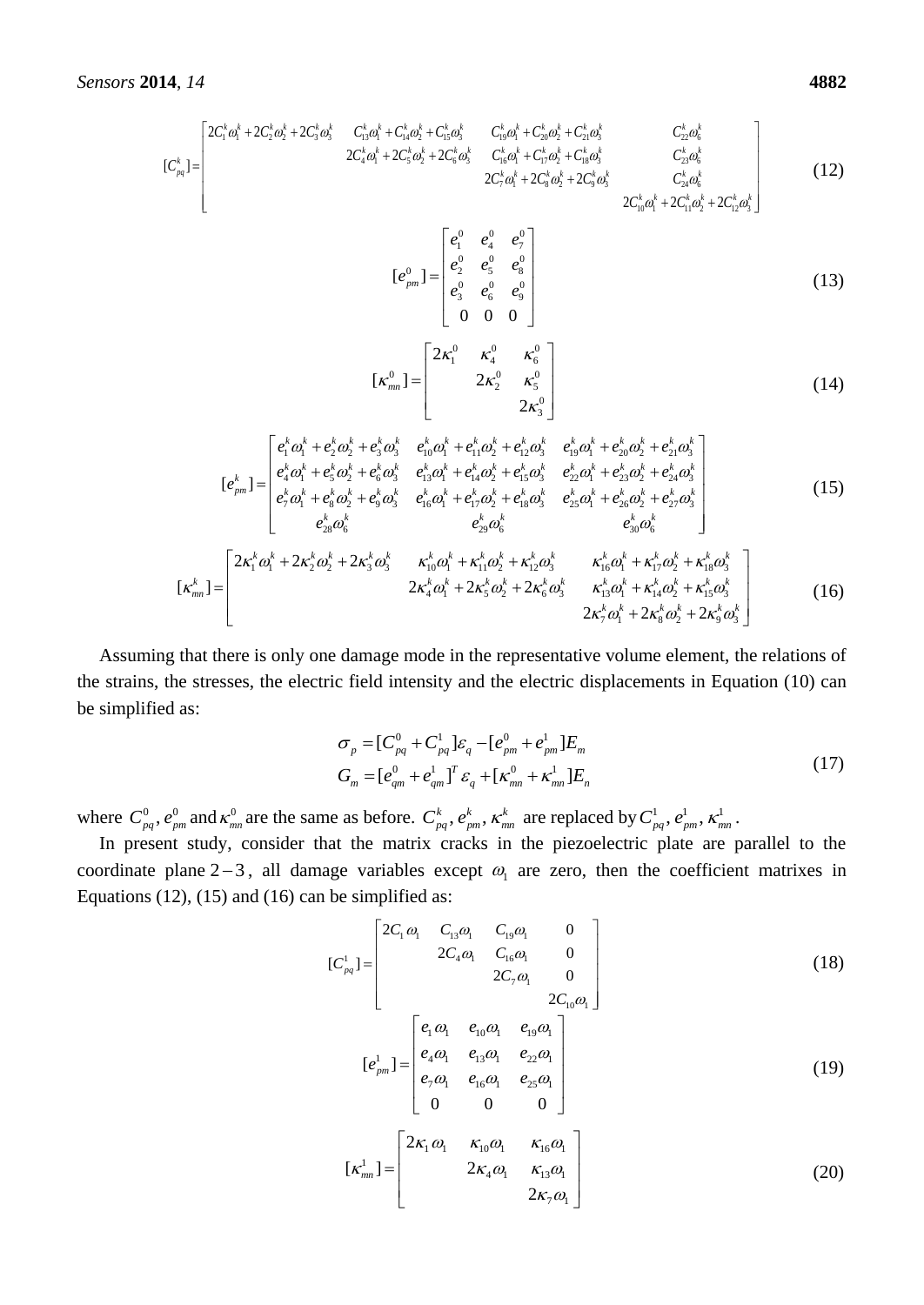Due to the fact the cracks are parallel to the coordinate plane  $2-3$ , the effect of the damage on the stiffness of the plate in this coordinate plane  $2-3$  can be neglected, which means the component  $C_{11}^1$ and  $C_{11}^3$  of stiffness matrix due to damage effect are negligible. Then matrix (18) can be further simplified as:

$$
[C_{pq}^{1}] = \begin{bmatrix} 2C_{1}\omega_{1} & C_{13}\omega_{1} & C_{19}\omega_{1} & 0 \\ 0 & C_{16}\omega_{1} & 0 \\ 0 & 0 & 0 \\ 2C_{10}\omega_{1} & 0 \end{bmatrix}
$$
(21)

Letting  $\sigma_3 = 0$  based on plane-stress assumption and using Equation (17), the constitutive relations<br>
th damage of the piezoelectric plate for the plane stress problems are obtained as follows:<br>  $\sigma_p = [C_{pq}] \varepsilon_q - [e_{pm}] E_m =$ 

with damage of the piezoelectric plate for the plane stress problems are obtained as follows:  
\n
$$
\sigma_p = [C_{pq}] \varepsilon_q - [e_{pm}] E_m = [C_{pq}^0 + C_{pq}^1] \varepsilon_q - [e_{pm}^0 + e_{pm}^1] E_m
$$
\n
$$
D_m = [e_{qm}]^T \varepsilon_q + [\kappa_{mn}] E_n = [e_{qm}^0 + e_{qm}^1]^T \varepsilon_q + [\kappa_{mn}^0 + \kappa_{mn}^1] E_n \qquad (p, q = 1, 2, 6 \quad m, n = 1, 2, 3)
$$
\n(22)

where:

$$
[C_{pq}^{0}] = \begin{bmatrix} 2C_{1}^{0} - \frac{(C_{6}^{0})^{2}}{2C_{5}^{0}} & C_{2}^{0} - \frac{C_{6}^{0}C_{7}^{0}}{2C_{5}^{0}} & 0\\ 2C_{3}^{0} - \frac{(C_{7}^{0})^{2}}{2C_{5}^{0}} & 0 & \frac{def}{C_{11}^{*}} & C_{12}^{*} & 0\\ 2C_{4}^{0} & 2C_{4}^{0} & C_{5}^{*} & C_{66}^{*} \end{bmatrix}
$$
(23)

$$
\begin{bmatrix}\nC_{pq} \\
\end{bmatrix} = \begin{bmatrix}\n\left(2C_1 - \frac{C_6^0 C_{19}}{C_5^0}\right) \omega_1 & \left(C_{13} - \frac{C_7^0 C_{19} + C_8^0 C_{16}}{2C_5^0}\right) \omega_1 & 0 \\
& -\frac{C_7^0 C_{16}}{C_5^0} \omega_1 & 0 \\
& & 2C_{10} \omega_1\n\end{bmatrix} \stackrel{def}{=} \begin{bmatrix}\n\alpha_{11} & \alpha_{12} & 0 \\
\alpha_{22} & 0 \\
\alpha_{33} & \alpha_{66}\n\end{bmatrix} \omega_1\n\tag{24}
$$

$$
[e_{pm}^{0}] = \begin{bmatrix} e_{1}^{0} - \frac{C_{6}^{0}e_{3}^{0}}{2C_{5}^{0}} & e_{4}^{0} - \frac{C_{6}^{0}e_{6}^{0}}{2C_{5}^{0}} & e_{7}^{0} - \frac{C_{6}^{0}e_{9}^{0}}{2C_{5}^{0}} \\ e_{2}^{0} - \frac{C_{7}^{0}e_{3}^{0}}{2C_{5}^{0}} & e_{5}^{0} - \frac{C_{7}^{0}e_{6}^{0}}{2C_{5}^{0}} & e_{8}^{0} - \frac{C_{7}^{0}e_{9}^{0}}{2C_{5}^{0}} & e_{21}^{0} & e_{22}^{*} & e_{23}^{*} \\ 0 & 0 & 0 & 0 & 0 \end{bmatrix}
$$
(25)

$$
[e_{pm}^{1}] = \begin{bmatrix} \left(e_{1} - \frac{C_{6}^{0}e_{7} + C_{19}e_{3}^{0}}{2C_{5}^{0}}\right)\omega_{1} & \left(e_{10} - \frac{C_{6}^{0}e_{16} + C_{19}e_{6}^{0}}{2C_{5}^{0}}\right)\omega_{1} & \left(e_{19} - \frac{C_{6}^{0}e_{25} + C_{19}e_{9}^{0}}{2C_{5}^{0}}\right)\omega_{1} \\\left(e_{4} - \frac{C_{7}^{0}e_{7} + C_{16}e_{3}^{0}}{2C_{5}^{0}}\right)\omega_{1} & \left(e_{13} - \frac{C_{6}^{0}e_{16} + C_{16}e_{6}^{0}}{2C_{5}^{0}}\right)\omega_{1} & \left(e_{22} - \frac{C_{7}^{0}e_{25} + C_{16}e_{9}^{0}}{2C_{5}^{0}}\right)\omega_{1} \\\left(e_{32} - \frac{C_{7}^{0}e_{25} + C_{16}e_{9}^{0}}{2C_{5}^{0}}\right)\omega_{1} & \left(\frac{e_{22} - \frac{C_{7}^{0}e_{25} + C_{16}e_{9}^{0}}{2C_{5}^{0}}\right)\omega_{1} & \left(\frac{def}{0} - \frac{\beta_{11}}{\beta_{21}} - \frac{\beta_{22}}{\beta_{23}} - \frac{\beta_{23}}{\beta_{23}}\right)\omega_{1} \\\left(e_{4} - \frac{C_{9}^{0}e_{7} + C_{16}e_{3}^{0}}{2C_{5}^{0}}\right)\omega_{1} & \left(\frac{e_{13}}{\beta_{21}} - \frac{C_{9}^{0}e_{16} + C_{16}e_{6}^{0}}{2C_{5}^{0}}\right)\omega_{1} & \left(\frac{e_{13}}{\beta_{21}} - \frac{C_{9}^{0}e_{16} + C_{16}e_{9}^{0}}{2C_{5}^{0}}\right)\omega_{1} & \left(\frac{e_{13}}{\beta_{21}} - \frac{C_{9}^{0}e_{16} + C_{16}e_{9}^{0}}{2C_{5}^{0}}\right)\omega_{1} & \left(\frac{e_{13}}{\beta_{21}} - \frac{C_{
$$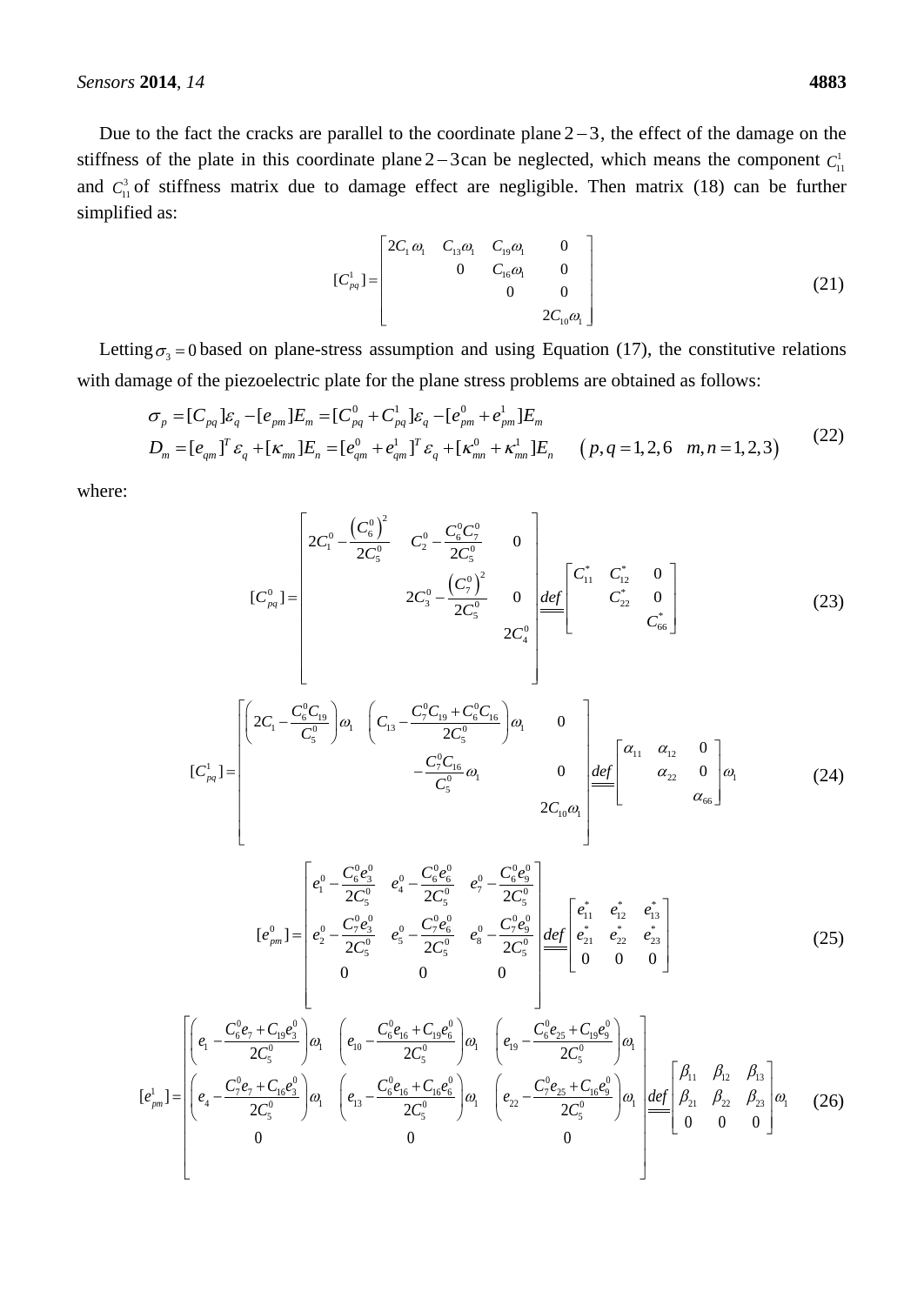2014, 14  
\n4884  
\n
$$
[\kappa_{mn}^0] =\begin{bmatrix}\n2\kappa_1^0 + \frac{(e_3^0)^2}{2C_5^0} & \kappa_4^0 + \frac{e_3^0e_6^0}{2C_5^0} & \kappa_6^0 + \frac{e_3^0e_9^0}{2C_5^0} \\
& 2\kappa_2^0 + \frac{(e_6^0)^2}{2C_5^0} & \kappa_5^0 + \frac{e_6^0e_9^0}{2C_5^0} \\
& 2\kappa_3^0 + \frac{(e_9^0)^2}{2C_5^0}\n\end{bmatrix}
$$
\n
$$
[\kappa_{mn}^1] =\begin{bmatrix}\n2\kappa_1 + \frac{e_3^0e_7}{C_5^0}\n\end{bmatrix}\n\omega_1\n\begin{bmatrix}\n\kappa_{10} + \frac{e_3^0e_{16} + e_6^0e_7}{2C_5^0}\n\end{bmatrix}\n\omega_1\n\begin{bmatrix}\n\kappa_{16} + \frac{e_3^0e_{25} + e_9^0e_7}{2C_5^0}\n\end{bmatrix}\n\omega_1\n\begin{bmatrix}\n\kappa_{11} + \frac{e_3^0e_{25} + e_9^0e_7}{2C_5^0}\n\end{bmatrix}\n\omega_1\n\begin{bmatrix}\n\kappa_{11} + \frac{e_6^0e_{25} + e_9^0e_{16}}{2C_5^0}\n\end{bmatrix}\n\omega_1\n\begin{bmatrix}\n\kappa_{12} + \frac{e_6^0e_{25} + e_9^0e_{16}}{2C_5^0}\n\end{bmatrix}\n\omega_1\n\begin{bmatrix}\n2\kappa_1 + \frac{e_6^0e_{25}}{C_5^0}\n\end{bmatrix}\n\omega_1\n\begin{bmatrix}\n2\kappa_1 + \frac{e_6^0e_{25}}{C_5^0}\n\end{bmatrix}\n\omega_1\n\begin{bmatrix}\n2\kappa_1 + \frac{e_6^0e_{25}}{C_5^0}\n\end{bmatrix}\n\omega_1\n\begin{bmatrix}\n2\kappa_1 + \frac{e_6^0e_{25}}{C_5^0}\n\end{bmatrix}\
$$

In the present research, the Kachanvo damage evolution law [32] is adopted for an arbitrary point *i* of the piezoelectric plate with damage:

$$
\frac{\partial \omega_1^i}{\partial t} = \begin{cases} B\left(\frac{|\sigma_{eq}^i|}{1-\omega_1^i} - \mu \sigma_f\right)^m & |\sigma_{eq}^i| \ge \mu(1-\omega_1^i)\sigma_f \\ 0 & |\sigma_{eq}^i| < \mu(1-\omega_1^i)\sigma_f \end{cases}
$$
(29)

where *B*, *m* and  $\mu$  are the material constants,  $\sigma_{eq}$  is an equivalent stress which is based on certain failure criterion,  $\sigma_f$  is the limit stress.

The relations between the electric fields  $E_x$ ,  $E_y$ ,  $E_z$  and the electric potential  $\phi$  in the Cartesian coordinate system are defined by:

$$
E_x = -\phi_{,x}, \quad E_y = -\phi_{,y}, \quad E_z = -\phi_{,z}
$$
 (30)

For the piezoelectric plate, only thickness direction electric field  $E<sub>z</sub>$  is dominant. If the voltage applied to the piezoelectric plate with piezoelectric effect in the thickness only, then:

$$
E_z = V_e / h \tag{31}
$$

where  $V_e$  is the applied voltage across the thickness of piezoelectric plates.

#### *2.2. Basic Equations of Piezoelectric Plates*

Now, consider a thin piezoelectric plate with transverse cracks subjected to uniformly distributed in-plane compressive load P in the *x*-direction, having thickness  $h$ , length  $a$  in the *x*-direction, width *b* in the *y*-direction shown in Figure 2. The reference surface defined by  $z = 0$  is set on the middle surface of the undeformed plate.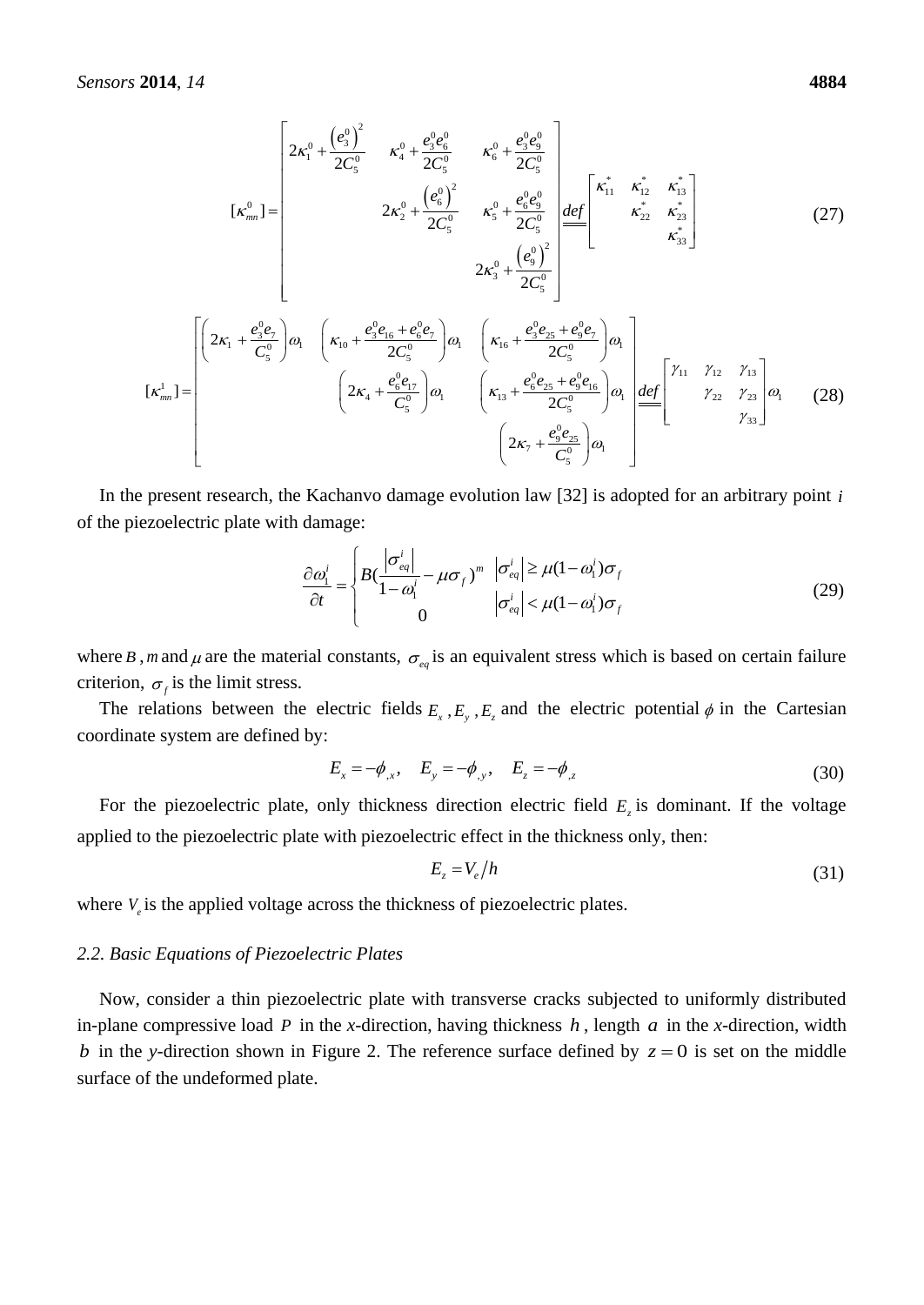**Figure 2.** Geometric configuration of a piezoelectric plate with transverse cracks under the uniform compressive in-plane loads.



Setting  $u$ , *v* and *w* as the displacement components of an arbitrary point on the mid-surface along the direction of  $x$ ,  $y$  and  $z$ , respectively, and denote  $\overline{w}$  as the initial geometric deflection. According to classical nonlinear theory, the strain components  $\varepsilon_x^0$ ,  $\varepsilon_y^0$  and  $\gamma_x^0$  $\gamma_{xy}^0$  of the mid-surface [33] can be written as:

$$
\varepsilon_x^0 = u_{,x} + \frac{1}{2} w_{,x}^2 + \overline{w}_{,x} w_{,x}, \ \varepsilon_y^0 = v_{,y} + \frac{1}{2} w_{,y}^2 + \overline{w}_{,y} w_{,y}, \ \gamma_{xy}^0 = u_{,y} + v_{,x} + w_{,x} w_{,y} + \overline{w}_{,x} w_{,y} + \overline{w}_{,y} w_{,x}
$$
(32)

and the curvatures  $\kappa_x$ ,  $\kappa_y$  and  $\kappa_{xy}$  of the mid-surface as:

$$
\kappa_x = -w_{,xx}, \ \kappa_y = -w_{,yy}, \ \kappa_{,x} = -2w_{,xy}
$$
 (33)

then the nonlinear strain-displacement relations are expressed as follows:<br> $\epsilon = \epsilon^0 + 7K$ ,  $\epsilon = \epsilon^0 + 7K$ ,  $\gamma = \gamma^0 + 7K$ 

placement relations are expressed as follows:

\n
$$
\varepsilon_x = \varepsilon_x^0 + z\kappa_x, \quad \varepsilon_y = \varepsilon_y^0 + z\kappa_y, \quad \gamma_{xy} = \gamma_{xy}^0 + z\kappa_{xy}
$$
\n(34)

Suppose the damage variable remains constant through the thickness of plate. Denoting  $N_x, N_y, N_{xy}$  as the membrane stress resultants and  $M_x$ ,  $M_y$ ,  $M_x$  as the stress couples of the plate, according to the classical nonlinear plate theory, the nonlinear governing equations of the piezoelectric plate with initial geometric deflection [33] can be written as:

$$
N_{x,x} + N_{xy,y} = 0
$$
  
\n
$$
N_{xy,x} + N_{y,y} = 0
$$
  
\n
$$
M_{x,xx} + 2M_{xy,xy} + M_{y,yy} + N_x(w_{,xx} + \overline{w}_{,xx}) + 2N_{xy}(w_{,xy} + \overline{w}_{,xy}) + N_y(w_{,yy} + \overline{w}_{,yy}) = 0
$$
\n(35)

Using Equations (22) and (34), the following constitutive equations can be obtained:  
\n
$$
\begin{bmatrix} N_x \\ N_y \\ N_{xy} \end{bmatrix} = \int_{-h/2}^{h/2} \begin{bmatrix} \sigma_x \\ \sigma_y \\ \sigma_{xy} \end{bmatrix} dz = \begin{bmatrix} A_{11} & A_{12} & 0 \\ & A_{22} & 0 \\ & & A_{66} \end{bmatrix} \begin{bmatrix} \varepsilon_x^0 \\ \varepsilon_y^0 \\ \gamma_{xy}^0 \end{bmatrix} - \begin{bmatrix} N_x^p \\ N_y^p \\ N_{xy}^p \end{bmatrix}
$$
\n(36)

$$
\begin{bmatrix}\nN_{xy} & \sigma_{xy}\n\end{bmatrix}\n\begin{bmatrix}\n\sigma_{xy}\n\end{bmatrix}\n\begin{bmatrix}\nM_x \\
M_y\n\end{bmatrix}\n\begin{bmatrix}\nM_x \\
M_y\n\end{bmatrix}\n=\n\begin{bmatrix}\n\frac{h}{2} & \sigma_x \\
-\frac{h}{2} & \sigma_y \\
\sigma_{xy}\n\end{bmatrix}\n\begin{bmatrix}\nR_{11} & D_{12} & 0 \\
D_{22} & 0 & 0 \\
D_{66}\n\end{bmatrix}\n\begin{bmatrix}\nK_x \\
K_y \\
K_{xy}\n\end{bmatrix}\n-\n\begin{bmatrix}\nM_x^p \\
M_y^p \\
M_y^p\n\end{bmatrix}
$$
\n(37)

where  $N_x^p, N_x^p, N_y^p$  and  $M_x^p, M_y^p, M_y^p$  represent the component resultants and couples due to the piezoelectric effect, respectively. The stiffness coefficients  $A_{ij}$  and  $D_{ij}$  of the piezoelectric plate are defined as follows: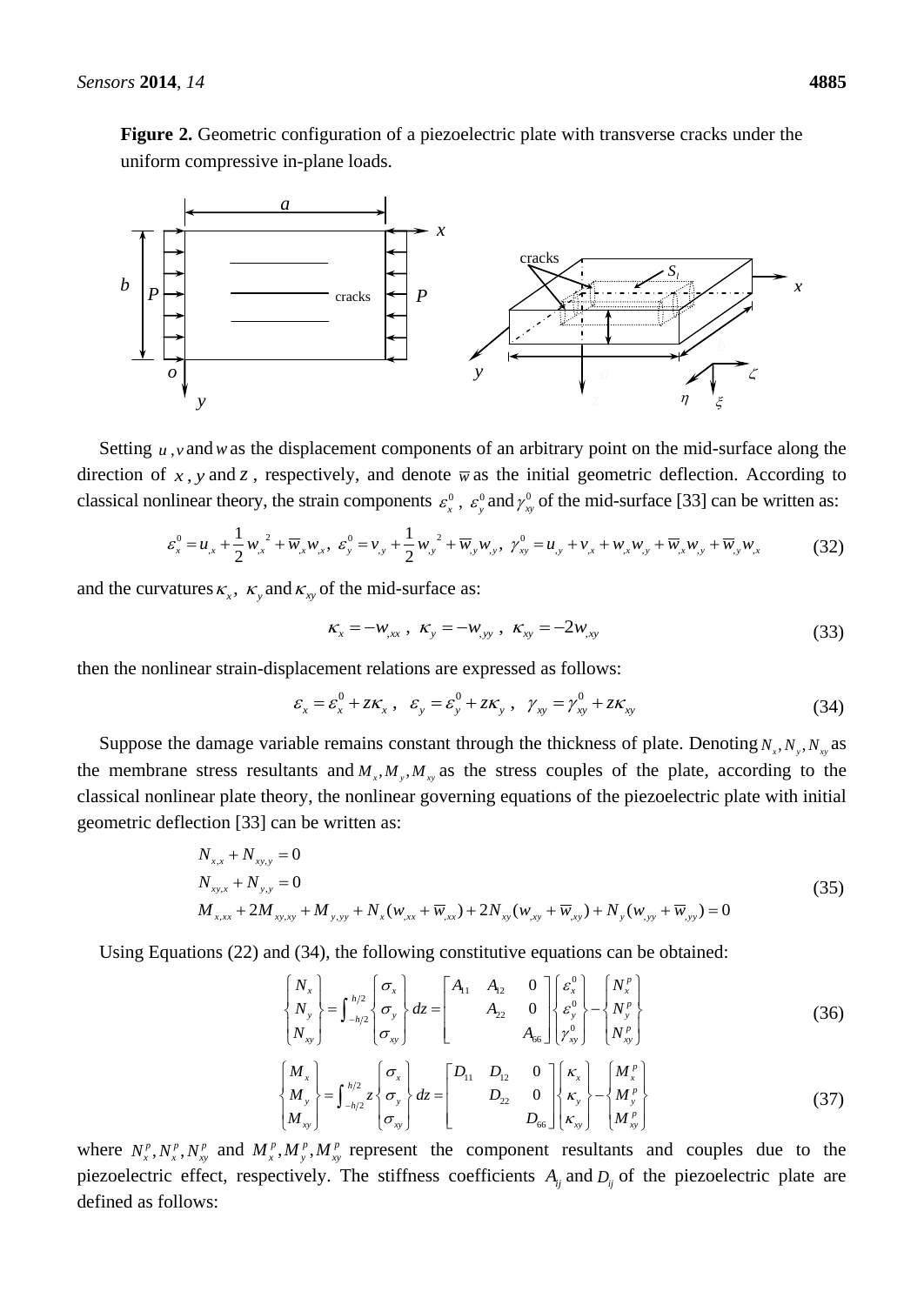$$
A_{ij} = \int_{-h'_2}^{h'_2} C_{ij} dz, \quad D_{ij} = \int_{-h'_2}^{h'_2} z^2 C_{ij} dz \quad (i, j = 1, 2, 6)
$$
 (38)

The resultants and couples due to the piezoelectric effect can be written as:  
\n
$$
N_x^P = \int_{-\frac{h}{2}}^{\frac{h}{2}} e_{31} \frac{V_e}{h} dz, \quad N_y^P = \int_{-\frac{h}{2}}^{\frac{h}{2}} e_{32} \frac{V_e}{h} dz, \quad N_{xy}^P = 0
$$
\n
$$
M_x^P = 0, \qquad M_y^P = 0, \qquad M_{xy}^P = 0
$$
\n(39)

Introducing the following dimensionless parameters:  
\n
$$
\xi = \frac{x}{a}, \ \eta = \frac{y}{b}, \ U = \frac{u}{a}, \ V = \frac{v}{b}, \ W = \frac{w}{h}, \ \overline{W} = \frac{\overline{w}}{h},
$$
\n
$$
\overline{A}_{11} = \frac{A_{11}}{C_{11}^*h}, \ \overline{A}_{12} = \frac{A_{12}}{C_{11}^*h}, \ \overline{A}_{22} = \frac{A_{22}}{C_{11}^*h}, \ \overline{A}_{66} = \frac{A_{66}}{C_{11}^*h}, \ \lambda_1 = \frac{h}{a}, \ \lambda_2 = \frac{h}{b}, \ \overline{D}_{11} = \frac{D_{11}}{C_{11}^*h^3},
$$
\n
$$
\overline{D}_{12} = \frac{D_{12}}{C_{11}^*h^3}, \ \overline{D}_{22} = \frac{D_{22}}{C_{11}^*h^3}, \ \overline{D}_{66} = \frac{D_{66}}{C_{11}^*h^3}, \ \overline{C}_{12} = \frac{C_{12}}{C_{11}^*}, \ \overline{C}_{11} = \frac{C_{11}}{C_{11}^*}, \ \overline{\sigma}_{eq} = \frac{\sigma_{eq}}{C_{11}^*}, \ \overline{\sigma}_{f} = \frac{\sigma_{f}}{C_{11}^*}, \ (40)
$$
\n
$$
\overline{\alpha}_{11} = \frac{\alpha_{11}}{C_{11}^*}, \ \overline{\alpha}_{12} = \frac{\alpha_{12}}{C_{11}^*}, \ \overline{\alpha}_{22} = \frac{\alpha_{22}}{C_{11}^*}, \ \overline{\alpha}_{66} = \frac{\alpha_{66}}{C_{11}^*}, \ \overline{e}_{31} = \frac{e_{31}}{e_{31}^*}, \ \overline{e}_{32} = \frac{e_{32}}{e_{31}^*}, \ \overline{B}_{31} = \frac{\beta_{31}}{e_{31}^*}, \ \overline{B}_{32} = \frac{\beta_{32}}{e_{31}^*},
$$
\n
$$
\overline{z} = \frac{z}{h}, \ \tau = \frac{t}{h} \sqrt{\frac{C_{11}^*}{\rho}}, \ \overline
$$

By using Equations (22), (32–39) and (40), the dimensionless nonlinear governing equations of piezoelectric plate with initial geometric deflection under compressive loads in-plane including<br>damage effects are obtained and expressed in terms of  $U, V$  and w as follow:<br> $\overline{A}_{11,\xi}(U_{,\xi} + \frac{1}{2}\lambda_1^2W_{,\xi}^2 + \lambda_1^2\overline$ 

damage effects are obtained and expressed in terms of *U*,*V* and*W* as follow:  
\n
$$
\bar{A}_{11,\xi}(U_{,\xi} + \frac{1}{2}\lambda_1^2W_{,\xi}^2 + \lambda_1^2\bar{W}_{,\xi}W_{,\xi}) + \bar{A}_{11}(U_{,\xi\xi} + \lambda_1^2W_{,\xi}W_{,\xi\xi} + \lambda_1^2\bar{W}_{,\xi}W_{,\xi} + \lambda_1^2\bar{W}_{,\xi}W_{,\xi} + \lambda_1^2\bar{W}_{,\xi}W_{,\xi} + \lambda_1^2\bar{W}_{,\xi}W_{,\xi} + \lambda_1^2\bar{W}_{,\xi}W_{,\xi} + \lambda_1^2\bar{W}_{,\xi}W_{,\xi} + \lambda_1^2\bar{W}_{,\xi}W_{,\xi} + \lambda_1^2\bar{W}_{,\xi}W_{,\xi} + \lambda_1^2\bar{W}_{,\xi}W_{,\xi} + \lambda_1^2\bar{W}_{,\xi}W_{,\xi} + \lambda_1^2\bar{W}_{,\xi}W_{,\xi} + \lambda_1^2\bar{W}_{,\xi}W_{,\xi} + \lambda_1\lambda_2W_{,\xi}W_{,\xi} + \lambda_1\lambda_2W_{,\xi}W_{,\xi} + \lambda_1\lambda_2W_{,\xi}W_{,\xi} + \lambda_1\lambda_2W_{,\xi}W_{,\xi} + \lambda_1\lambda_2W_{,\xi}W_{,\xi} + \lambda_1\lambda_2W_{,\xi}W_{,\xi} + \lambda_1\lambda_2W_{,\xi}W_{,\xi} + \lambda_1^2\bar{W}_{,\xi}W_{,\xi} + \lambda_1^2\bar{W}_{,\xi}W_{,\xi} + \lambda_2^2W_{,\xi}W_{,\xi} + \lambda_2^2W_{,\xi}W_{,\xi} + \lambda_2^2W_{,\xi}W_{,\xi} + \lambda_2^2W_{,\xi}W_{,\xi} + \lambda_2^2W_{,\xi}W_{,\xi} + \lambda_2^2W_{,\xi}W_{,\xi} + \lambda_2^2W_{,\xi}W_{,\xi} + \lambda_1^2\bar{W}_{,\xi}W_{,\xi} + \lambda_1^2\bar{W}_{,\xi}W_{,\xi} + \lambda_1^2\bar{W}_{,\xi}W_{,\xi} + \lambda_1^2\bar{W}_{,\xi}W_{,\xi} + \lambda_1^2\bar{W}_{,\xi}W_{,\xi
$$

Suppose the boundary of the piezoelectric plate is simply movably supported, the dimensionless boundary conditions can be expressed as:

in be expressed as:  
\n
$$
\xi = 0, 1; \ \ V = 0, \ \overline{A}_{11}(U_{,\xi} + \frac{1}{2}\lambda_1^2 W_{,\xi}^2 + \lambda_1^2 \overline{W}_{,\xi}W_{,\xi}) - \overline{e_{31}^1 V_e} = -\overline{P}
$$
\n(42)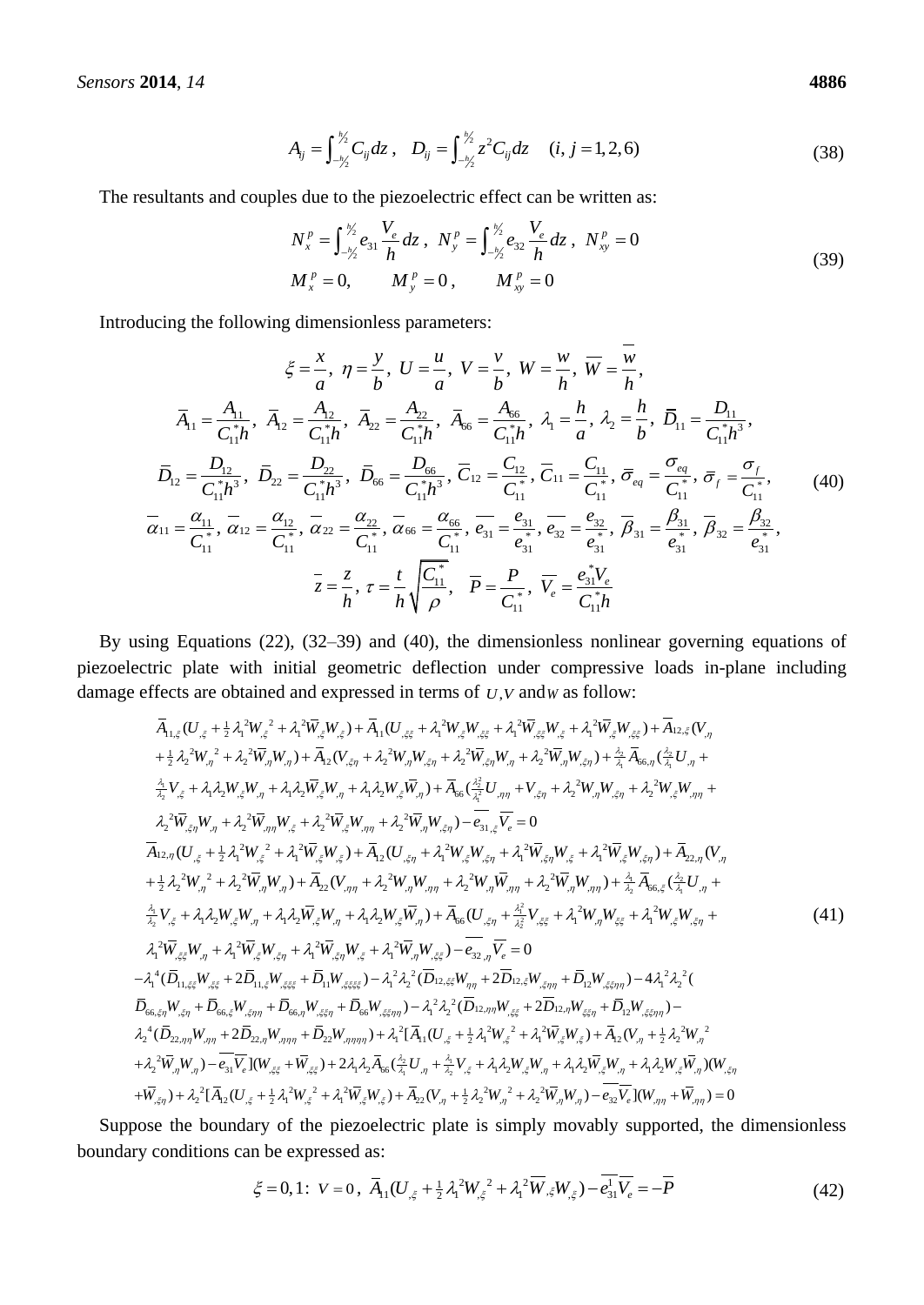$$
W = 0, W_{,\xi\xi} = 0
$$
  

$$
\eta = 0, 1: U = 0, \ \overline{A}_{22} (V_{,\eta} + \frac{1}{2} \lambda_2^2 W_{,\eta}^2 + \lambda_2^2 \overline{W}_{,\eta} W_{,\eta}) - \overline{e_{32}^1 V_e} = 0
$$
  

$$
W = 0, W_{,\eta\eta} = 0
$$

The dimensionless damage evolution equation of the piezoelectric plate subjected to the uniformly in-plane compressive load can be written respectively as follows:

$$
\frac{\partial \omega_1^i}{\partial \tau} = \begin{cases} \frac{\partial \overline{\sigma}_{eq}^i}{\partial \tau} - \mu \overline{\sigma}_f)^m & |\overline{\sigma}_{eq}^i| \ge \mu (1 - \omega_1^i) \overline{\sigma}_f \\ 0 & |\overline{\sigma}_{eq}^i| < \mu (1 - \omega_1^i) \overline{\sigma}_f \end{cases} \tag{43}
$$

Taking the mid-surface normal stress of the piezoelectric plate as the equivalent stress  $\overline{\sigma}_{eq}$  that is callel to the fibrous direction, it can be presented as:<br>  $\overline{\sigma}_{eq} = \overline{C}_{11}(U_{,\xi} + \frac{1}{2}\lambda_1^2 W_{,\xi}^2 + \lambda_1^2 \overline{$ 

parallel to the fibrous direction, it can be presented as:  
\n
$$
\overline{\sigma}_{eq} = \overline{C}_{11}(U_{,\xi} + \frac{1}{2}\lambda_1^2 W_{,\xi}^2 + \lambda_1^2 \overline{W_{,\xi}}W_{,\xi}) + \overline{C}_{12}(V_{,\eta} + \frac{1}{2}\lambda_2^2 W_{,\eta}^2 + \lambda_2^2 \overline{W_{,\eta}}W_{,\eta}) - \overline{e_{31}^1 V_{\ell}}
$$
\n(44)

### **3. Solution Methodology**

Suppose the dimensionless initial geometric deflection is taken as:

$$
\overline{W} = \overline{W_0} \sin p\pi\xi \sin q\pi\eta
$$
 (45)

where p and q are the mode number in the  $\xi$ -direction and  $\eta$ -direction of the piezoelectric plate, respectively. Since the load and the structure are symmetric, only one quarter of the plate needs be considered. So the domain of the problem is selected as  $0 \le \xi \le 1/2$ ,  $0 \le \eta \le 1/2$ .

To seek the approximate solutions of the governing Equations (41) which satisfied the boundary conditions (42), the unknown functions  $U, V$  and  $W$  are separated both for space and for time. The finite difference method is used for space, and the partial derivatives with respect to the space coordinate variables are replaced by difference form. The time  $\tau$  is equally divided into small time segments  $\Delta \tau$ , and the whole equations are iterated to seek solutions. At each step of the iteration, the nonlinear items in the equations and the boundary conditions are linearized. For example, at the step *J* , the nonlinear items may be transformed to:

$$
(x \cdot y)_j = (x)_j \cdot (y)_{j_p} \tag{46}
$$

where  $(y)$ <sub>, is</sub> the average value of those obtained in the preceding two iterations. For the initial step of the iteration, it can be determined by using the quadratic extrapolation, *i.e.*:

$$
(y)_{J_p} = A(y)_{J-1} + B(y)_{J-2} + C(y)_{J-3}
$$
\n(47)

and for the different step of the iteration, the coefficients  $A$ ,  $B$  and  $C$  can be expressed as follows:

$$
J = 1: A = 1, B = 0, C = 0
$$
  
\n
$$
J = 2: A = 2, B = -1, C = 0
$$
  
\n
$$
J \ge 3: A = 3, B = -3, C = 1
$$
\n(48)

Moreover, using the Newmark scheme, the inertia in Equation (41) can be expressed as follows: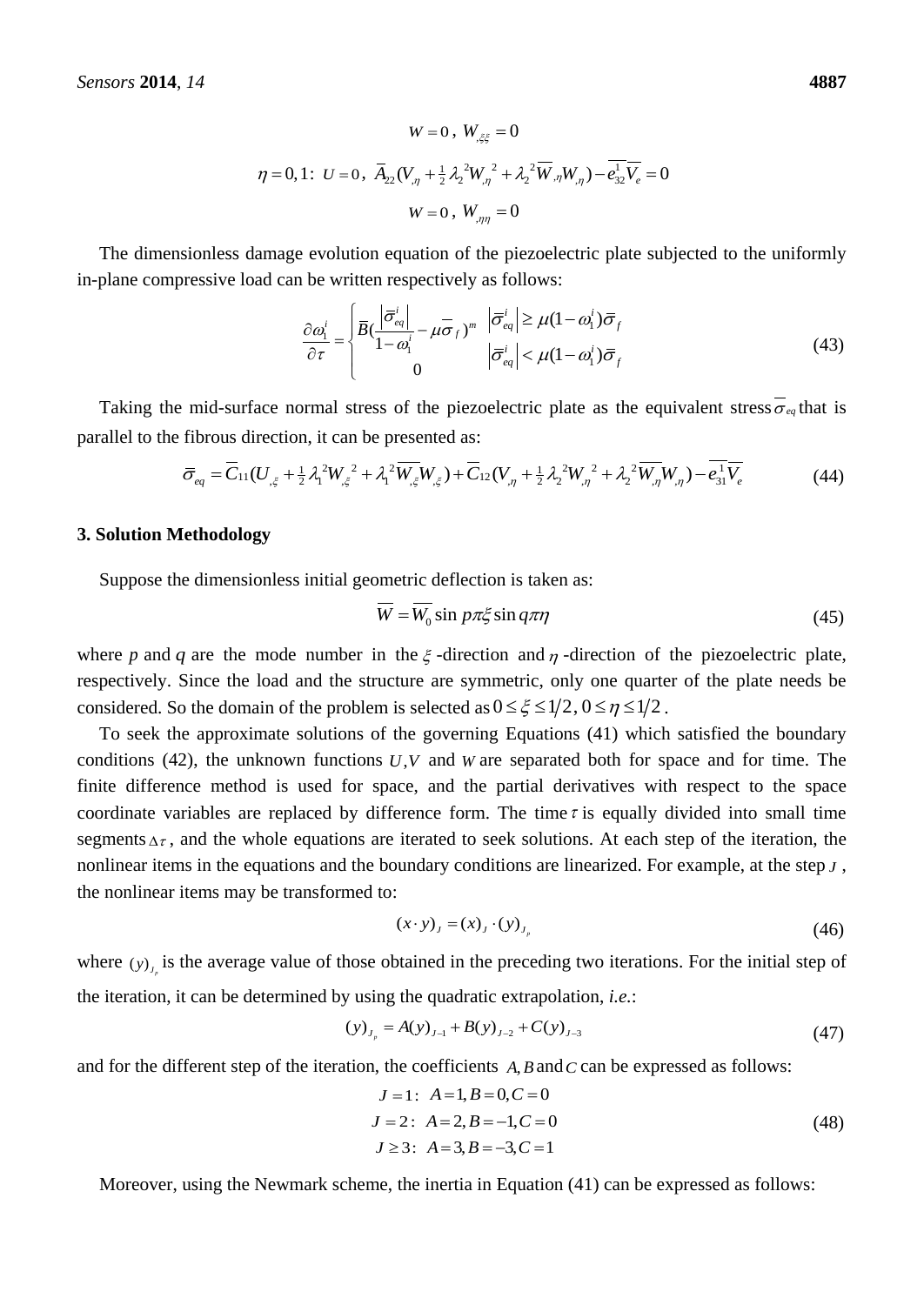$$
(W_{,rr})_J = \frac{4(W_J - W_{J-1})}{(\Delta \tau)^2} - \frac{4(W_{,r})_{J-1}}{\Delta \tau} - (W_{,rr})_{J-1}
$$
  
\n
$$
(W_{,r})_J = (W_{,r})_{J-1} + \frac{1}{2}[(W_{,rr})_{J-1} + (W_{,rr})_J]\Delta \tau
$$
  
\n
$$
W_J = W_{J-1} + (W_{,r})_{J-1}\Delta \tau + \frac{1}{4}[(W_{,rr})_{J-1} + (W_{,rr})_J](\Delta \tau)^2
$$
\n(49)

For every time step, the iteration lasts until the difference of the present value and the former is smaller than 0.1%, then continue the calculation of the next step.

### **4. Numerical Results**

#### *4.1. Comparison Study*

To ensure the accuracy and effectiveness of the present method, a test example was calculated for postbuckling analysis of isotropic rectangular plate with initial geometric deflection. Comparison of postbuckling response curves for isotropic rectangular plate with initial geometric deflection is shown in Figure 3. The boundaries of the plate are clamped movable edges.  $W_0$  denotes the center deflection of the plate. The close agreements between the present results and those of reference [33] demonstrate the present method is accurate and effective.

**Figure 3.** Comparison of postbuckling response curves for isotropic rectangular plate with initial deflection  $(\overline{W}_0 = 0.1, v = 1/3)$ .



#### *4.2. Parametric Study*

To study the piezo-effects and damage effects on the postbuckling behavior of the plates, several numerical examples were solved for initial flat and deflected plate. A piezoelectric plate consisting of the PZT-5A including initial damage is considered for postbuckling analysis. The material properties of PZT-5A are given as follows: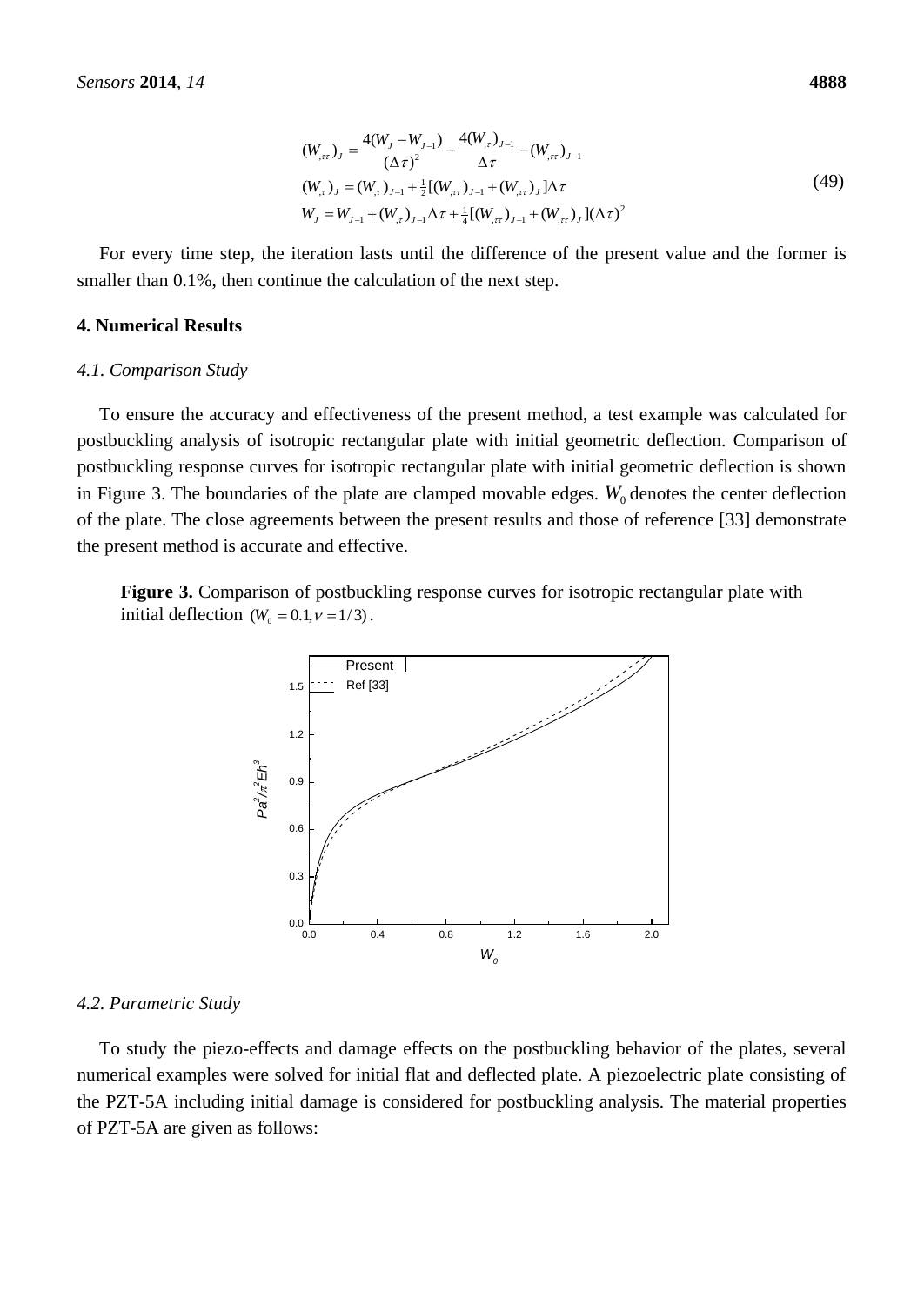4889  
\n
$$
E_{11} = E_{22} = 61.0 \text{GPa}, \quad E_{33} = 53.2 \text{GPa}, \quad \nu_{12} = 0.35, \quad \nu_{13} = \nu_{23} = 0.38
$$
\n
$$
G_{12} = 22.6 \text{GPa}, \quad G_{13} = G_{23} = 21.1 \text{GPa}, \quad \rho = 7.75 \times 10^3 \text{ (kg/m}^3)
$$
\n
$$
e_{31} = e_{32} = 7.209 \text{C/m}^2, \quad e_{33} = 15.118 \text{C/m}^2, \quad e_{15} = e_{24} = 12.322 \text{C/m}^2
$$
\n
$$
\kappa_{11} = \kappa_{22} = 1.53 \times 10^{-8} \text{F/m}, \quad \kappa_{33} = 1.5 \times 10^{-8} \text{F/m}
$$
\n(50)

When the effect of damage is omitted and the linear strain-displacement relations are adopted, the when the effect of damage is officient and the linear strain-displacement relation<br>dimensionless governing equation corresponding to Equation (41) is presented as:<br> $-\lambda_1^4 \overline{D}_{11} W_{\xi\xi\xi\xi} - 2\lambda_1^2 \lambda_2^2 \overline{D}_{12} W_{\xi\xi$ 

$$
- \lambda_1^4 \overline{D}_{11} W_{\xi\xi\xi\xi} - 2 \lambda_1^2 \lambda_2^2 \overline{D}_{12} W_{\xi\xi\eta\eta} - 4 \lambda_1^2 \lambda_2^2 \overline{D}_{66} W_{\xi\xi\eta\eta} - \lambda_2^4 \overline{D}_{22} W_{\eta\eta\eta\eta} - \lambda_1^4 (\overline{P} + \overline{e_{31} V_e}) (W_{\xi\xi} + \overline{W}_{\xi\xi}) = 0
$$
\n(51)

The corresponding dimensionless boundary conditions of the simply movable supported plate can be written as:

$$
\xi = 0, 1:
$$
  $W = 0, W_{\xi\xi} = 0$   
\n $\eta = 0, 1:$   $W = 0, W_{\eta\eta} = 0$  (52)

Considering a harmonic displacement solution for this buckling problem (51), the displacement that satisfies with the boundary conditions (52) can be expressed as:

$$
W(\xi, \eta) = W_0 \sin m\pi\xi \sin n\pi\eta
$$
 (53)

Substituting Equation (53) into the Equation (51), the buckling load  $P_{mn}$  of a perfect plate and the relation of the center deflection and the compressive load in-plane of the plate with initial geometric imperfection can be obtained, respectively, as:

obtained, respectively, as:  
\n
$$
\overline{P}_{mn} = \pi^2 (\lambda_1^2 m^2 \overline{D}_{11} + 2 \lambda_2^2 n^2 \overline{D}_{12} + \frac{\lambda_2^4 n^4}{\lambda_1^2 m^2} \overline{D}_{22} + 4 \lambda_2^2 n^2 \overline{D}_{66}) - \overline{e_{31}} \overline{V}_e
$$
\n(54)

$$
W_0(\overline{P}) = \frac{(P_{mn} + \overline{e_{31}} \overline{V}_e) \overline{W}_0}{P_{mn} - \overline{P}}
$$
(55)

The least critical buckling load  $P_{cr}$  of the piezoelectric plate is determined by applying Equation (54) for the buckling mode  $(m, n) = (1, 1)$ , as:

$$
n = (1, 1), \text{ as:}
$$
\n
$$
\overline{P}_{cr} = \pi^2 (\lambda_1^2 \overline{D}_{11} + 2 \lambda_2^2 \overline{D}_{12} + \frac{\lambda_2^4}{\lambda_1^2} \overline{D}_{22} + 4 \lambda_2^2 \overline{D}_{66}) - \overline{e_{31}} \overline{V}_e
$$
\n(56)

When the geometric parameters are given as  $\lambda_1 = \lambda_2 = 0.1$ ,  $\overline{W}_0 = 0.1$ , the critical buckling load  $P_{cr}$  is obtained as 0.03290 and 0.03272 by using the Equation (56) and the algorithm in the present paper, respectively. Figure 4 shows the relations of the center deflection  $W_0$  of the piezoelectric plate and the in-plane compressive load *P* without considering the damage effect. It can be seen that the nonlinearity of the plate has great influence on the postbuckling paths of the piezoelectric plate with initial deflection.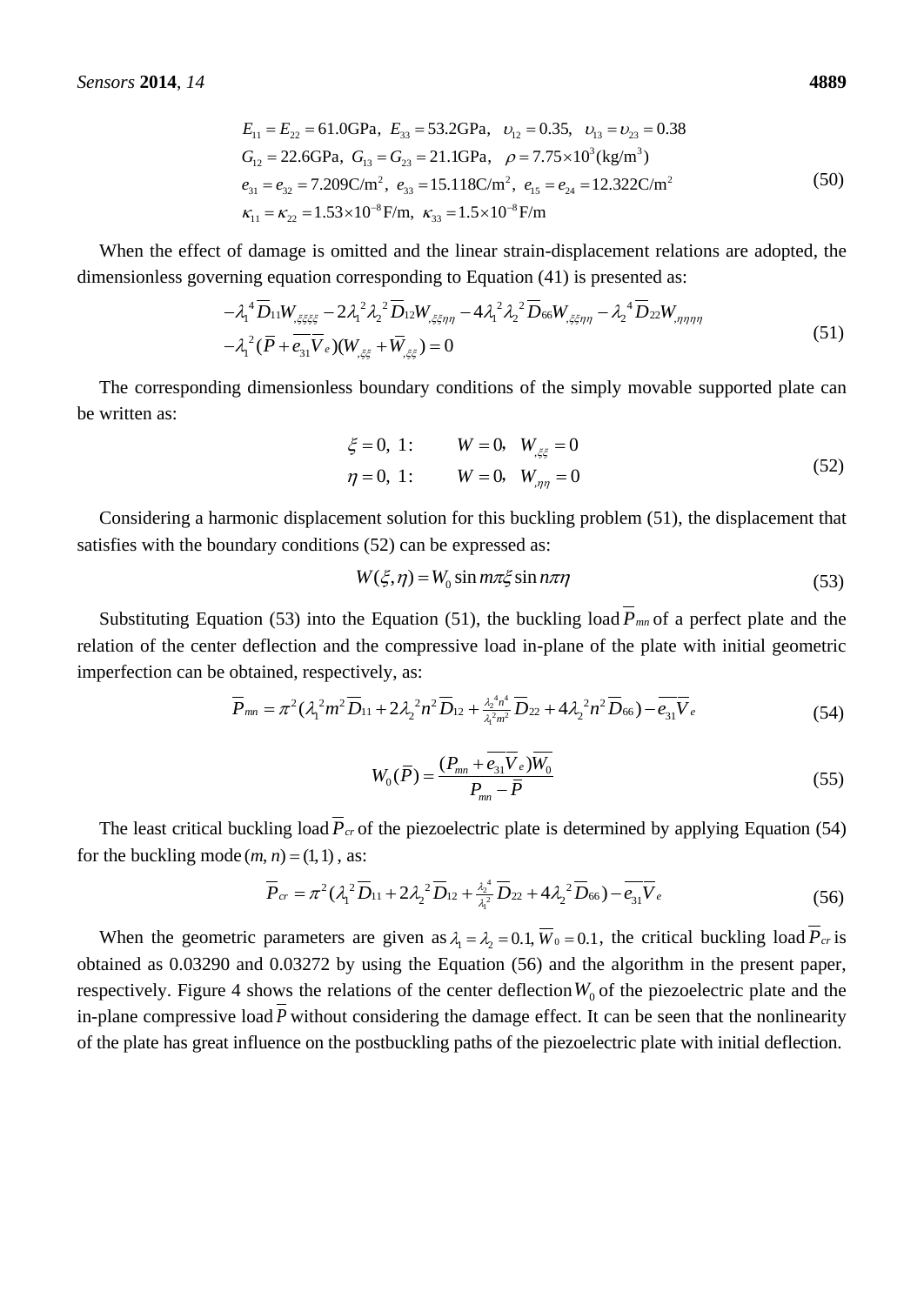

**Figure 4.** Response curves of the centre deflection *vs.* compressive loads in plane without damage.

A parametric study has been carried out and typical results are shown in Figures 5–14. It should be appreciated that in all figures  $W_0$ ,  $W_0$ ,  $V_e$  and  $P_{cr}$  denote the dimensionless maximum deflection, the dimensionless maximum initial deflection of the plate, the dimensionless applied voltage acted upon the plate and the dimensionless least critical buckling load. In all examples the least critical buckling load is taken as  $\overline{P}_{cr} = 0.03272$ , which was calculated without considering piezo-effects and with the geometric parameters  $\lambda_1 = \lambda_2 = 0.1$ .

When the damage effect is in consideration, the material parameters related to damage in all examples are taken as:

 $\overline{B} = 0.5$ ,  $n = 1.1$ ,  $\overline{\sigma}_{f} = 4 \times 10^{-2}$ ,  $\overline{\alpha}_{11} = -0.1$ ,  $\overline{\alpha}_{12} = -0.04$ ,  $\overline{\alpha}_{22} = -0.1$ ,  $\overline{\alpha}_{66} = -0.04$ ,  $\overline{\beta}_{31} = -0.1$ ,  $\overline{\beta}_{32} = -0.1$ ,  $\mu = 0.6$ .

Figure 5 shows the postbuckling response curves for an initially flat and deflected piezoelectric plate without damage under different electrical loads and Figure 6 shows the effects of electrical loads on the postbuckling response curve of a piezoelectric plate without damage under two initial deflection conditions, respectively. The geometric parameters are given as  $\lambda_1 = \lambda_2 = 0.1$ . Three electrical load conditions, referred as 1, 2 and 3, are considered. It can be seen that the negative control voltage results in the increase of the buckling load and the decrease of postbuckled deflection at the same compressive loads. In contrast, the positive control voltage decreases the buckling load and induces larger postbuckled deflections. It can be concluded that the positive control voltage acting upon the piezoelectric plate is equivalent to a compressive piezoelectric force acting in the in-plane direction of the plate to some certain extent, which leads to the smaller buckling loads.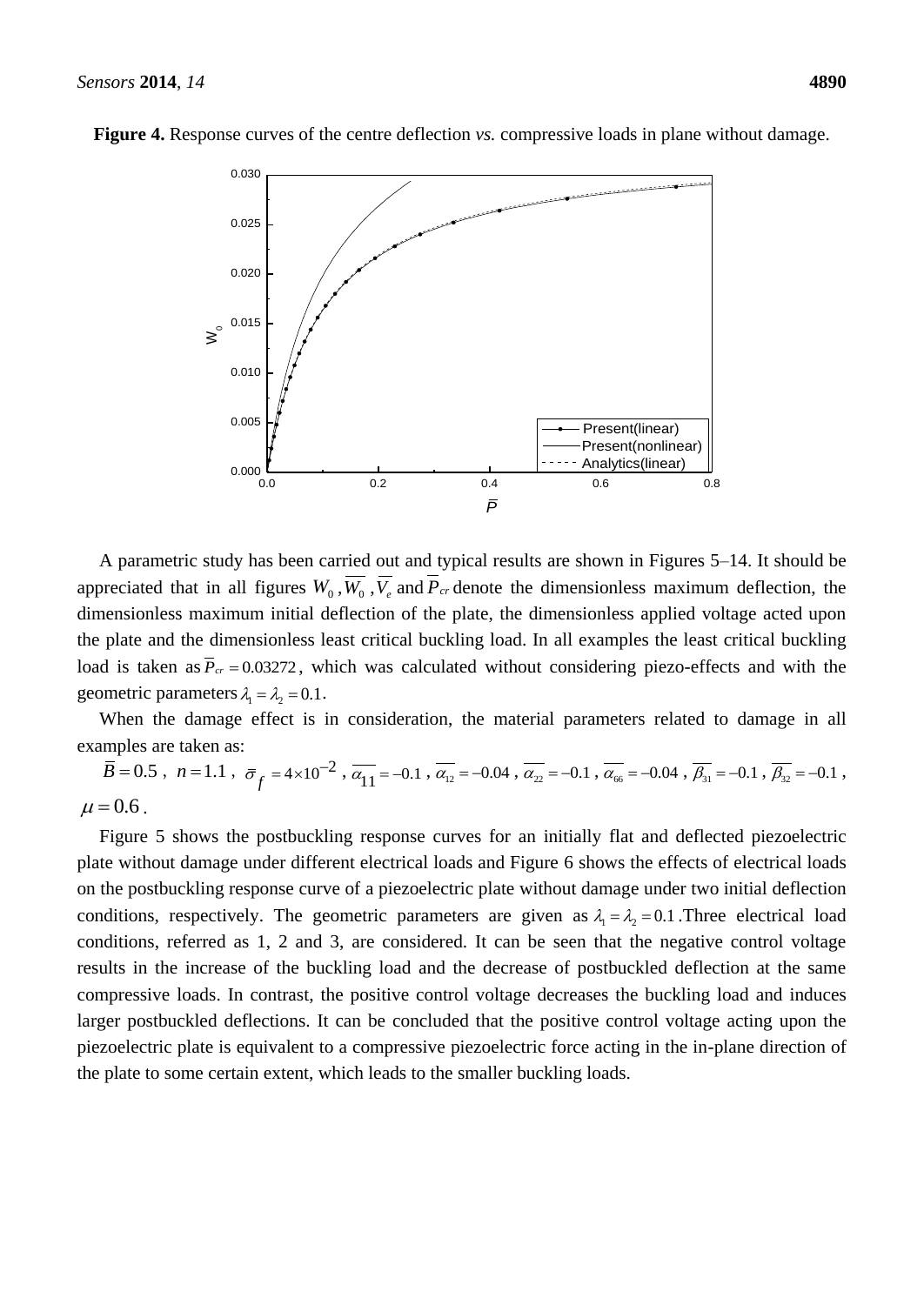**Figure 5.** Comparisons of postbuckling response curves for initially flat and deflected piezoelectric plate without damage under different electrical loads.



**Figure 6.** Effect of electrical loads on postbuckling response curves of piezoelectric plate without damage under two different initial deflections.



Figure 7 shows the effect of initial deflections on the postbuckling response curve of piezoelectric plate without damage. The geometric parameters are given as  $\lambda_1 = \lambda_2 = 0.1$ . It can be seen that the larger the initial deflections of the plate, the larger the postbuckled deflection of the plate under the same compressive load, and that the postbuckled deflections of the plate under different initial deflections will reach the same value with the increase of postbuckling loads.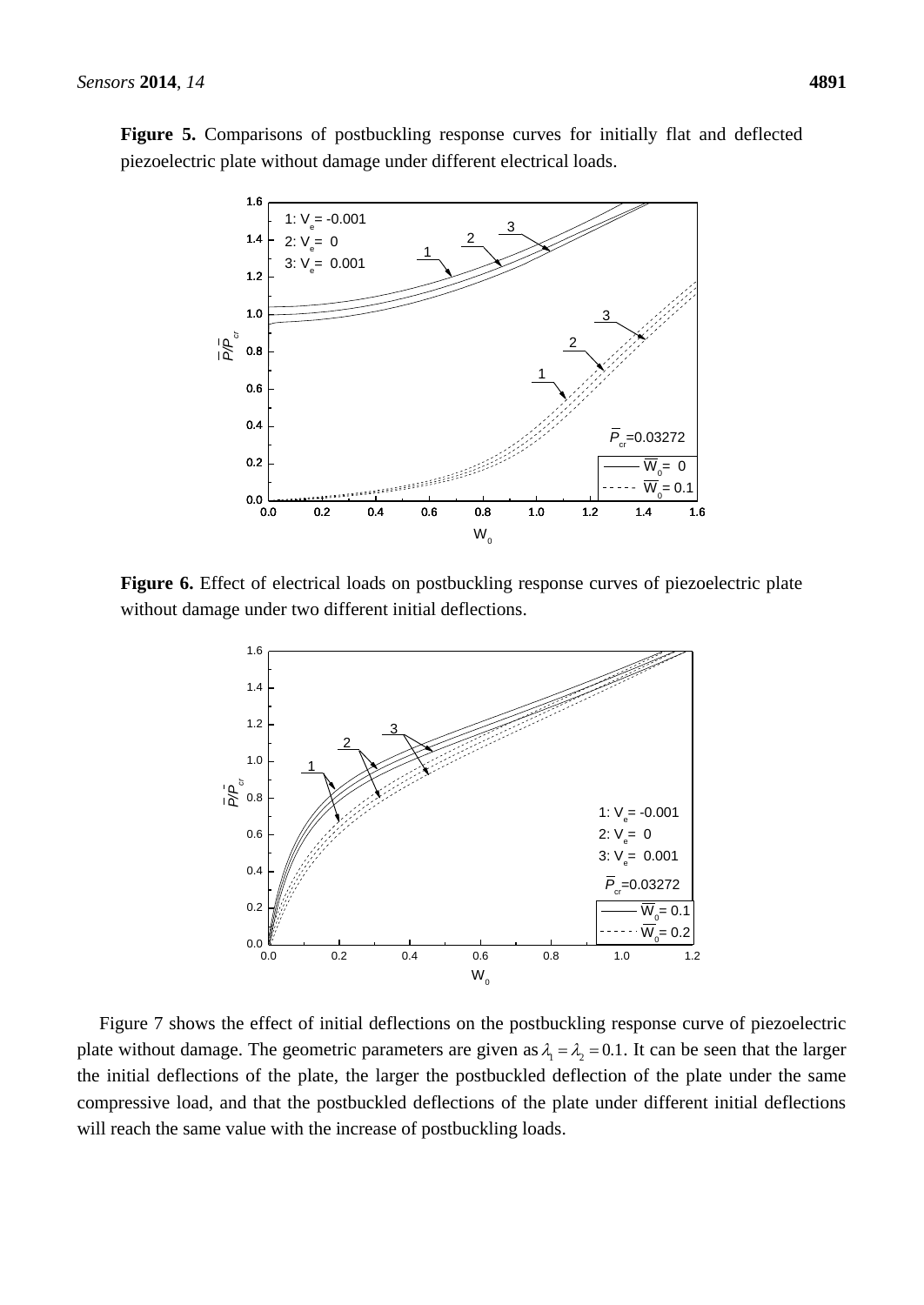**Figure 7.** Effect of initial geometric deflections on the postbuckling response curves of piezoelectric plate without damage.



Figure 8 shows the effect of thick-span ratio of the plate on postbuckling response curves of piezoelectric plate without damage under different electrical loads. It can be found that the buckling loads increase with the increase of the thick-span ratio of plate, and that the control voltage has a small effect on the postbuckling behaviors of the plate with lower thick-span ratio.

**Figure 8.** Effect of thick-span ratio on postbuckling response curves of piezoelectric plate without damage under different electrical loads (the inset figure is a zoom-in snapshot of the region around orgin point to depict the difference of three cases).



Figure 9 shows the effect of aspect ratio of the plate on postbuckling response curves of piezoelectric plate without damage under different electrical loads. As expected, these results show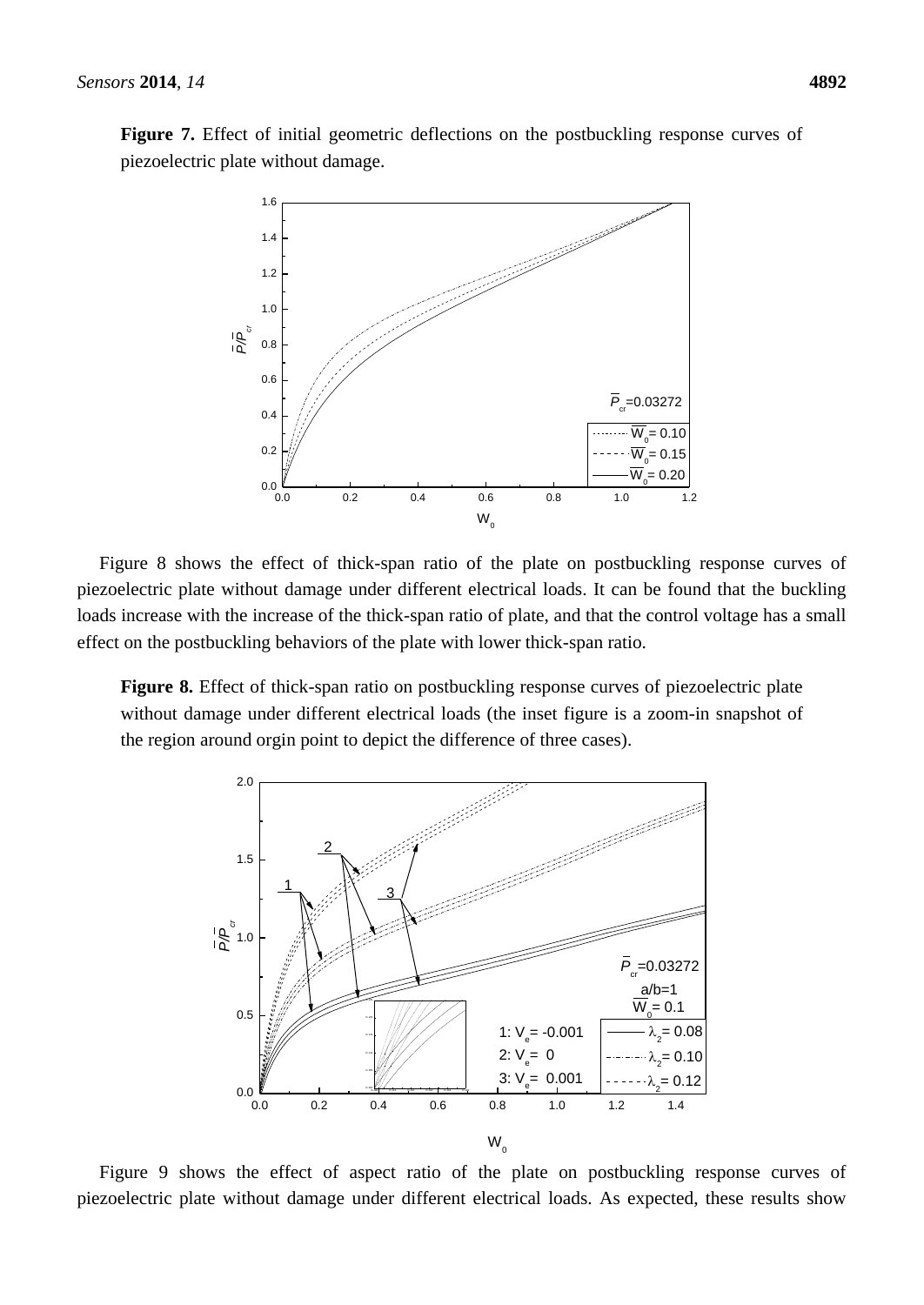that the buckling loads are increased by increasing the aspect ratio of the plate. It can also be found that the effect of control voltage is more pronounced for the square plate than for the rectangular plate.

Figure 10 shows the effect of external loads on postbuckling response curves of piezoelectric plate with damage and initial deflection. The electrical load is taken as  $V_e = 0$ . It can be concluded that the larger the external compressive loads, the quicker the development of damage and the more obvious the effect of damage on the postbuckling deflection. From Figure 11, the conclusion that the change of initial deflection has a small effect on the postbuckled deflection and the damage effect varies slightly can be drawn.

**Figure 9.** Effect of aspect ratio on postbuckling response curves of piezoelectric plate without damage under different electrical loads.



**Figure 10.** Effect of external loads on postbuckling response curves of piezoelectric plate with damage and initial deflection.

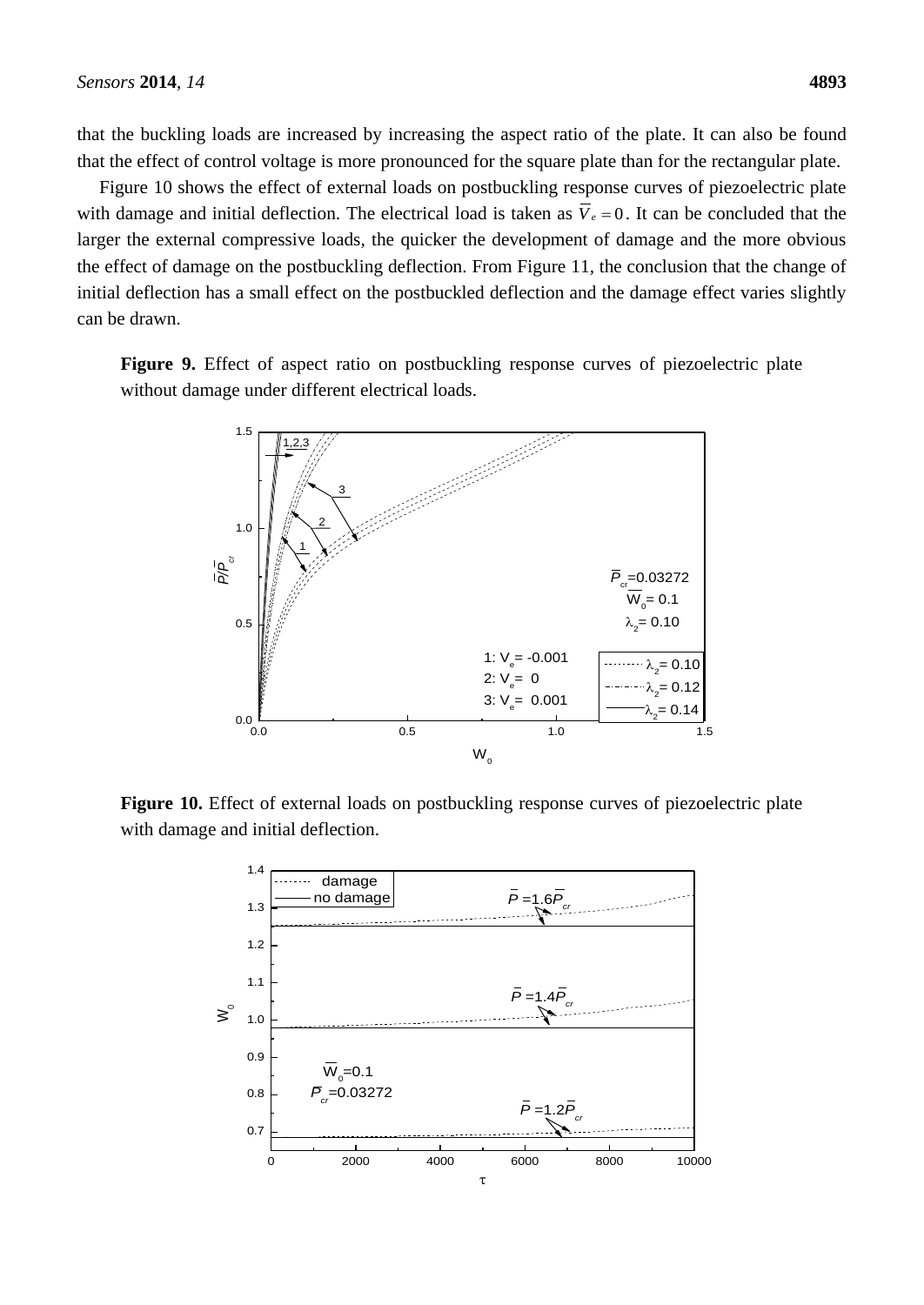

**Figure 11.** Effect of initial deflections on the postbuckling response curves of piezoelectric plate with damage.

Figure 12 shows the effect of electrical loads on the postbuckling response curves of piezoelectric plate with damage and initial deflection. It can be seen that the control voltage has a notable effect on the postbuckled deflection and the effect of damage varies greatly. The negative control voltage results in a smaller rate of damage development of the plate than that of the same plate without electrical loads, so it can be concluded that the positive control voltage can increase the rate of degradation of the stiffness of the piezoelectric plate. This can be explained as follows: the effect of positive control voltage on the damaged piezoelectric plate is equivalent to a tensile force acting in the in-plane direction of the plate, resulting in the acceleration of the piezoelectric plate degradation process. Therefore, it demonstrates a prominent effect on the deformation of piezoelectric plate with damage under the same loading capacity.

**Figure 12.** Effect of electrical loads on postbuckling response curves of piezoelectric plate with damage and initial deflection.

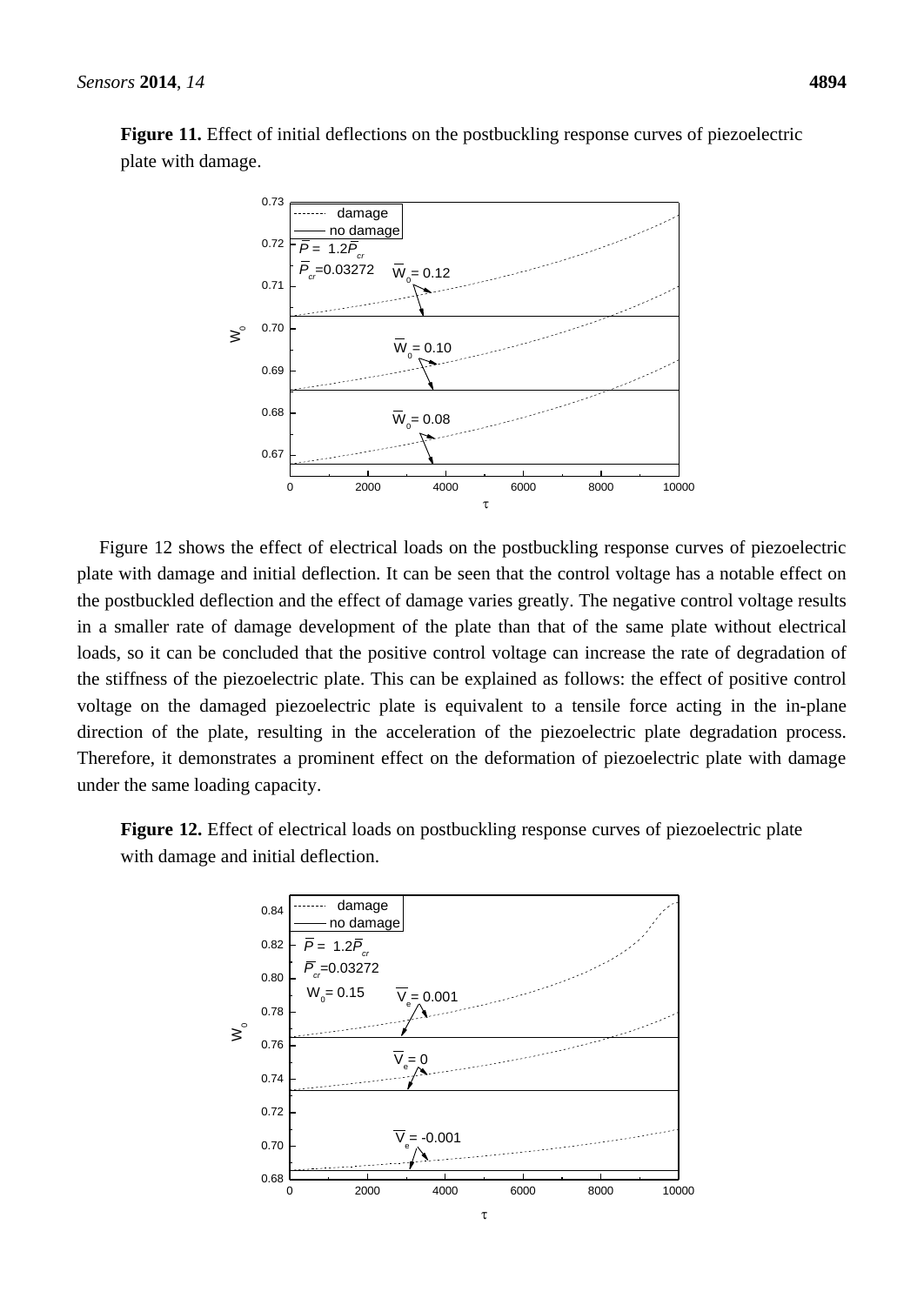Figure 13 shows the effect of aspect ratio on postbuckling response curves of the piezoelectric plate with damage and initial deflections and Figure 14 shows the effect of thick-span ratio on postbuckling response curves of the piezoelectric plate with damage and initial deflections. The electrical load is taken as  $V_e = 0$ . From Figure 13, it can be seen that the bigger the aspect ratio of the plate, the smaller the postbuckled deflection of the plate and the smaller the effect of damage. Figure 14 indicates that the larger the thick-span ratio, the smaller the postbuckled deflection of the plate and the smaller the effect of damage.

**Figure 13.** Effect of aspect ratio on postbuckling response curves of piezoelectric plate with damage and initial deflection.



**Figure 14.** Effect of thick-span ratio on postbuckling response curves of piezoelectric plate with damage and initial deflection.

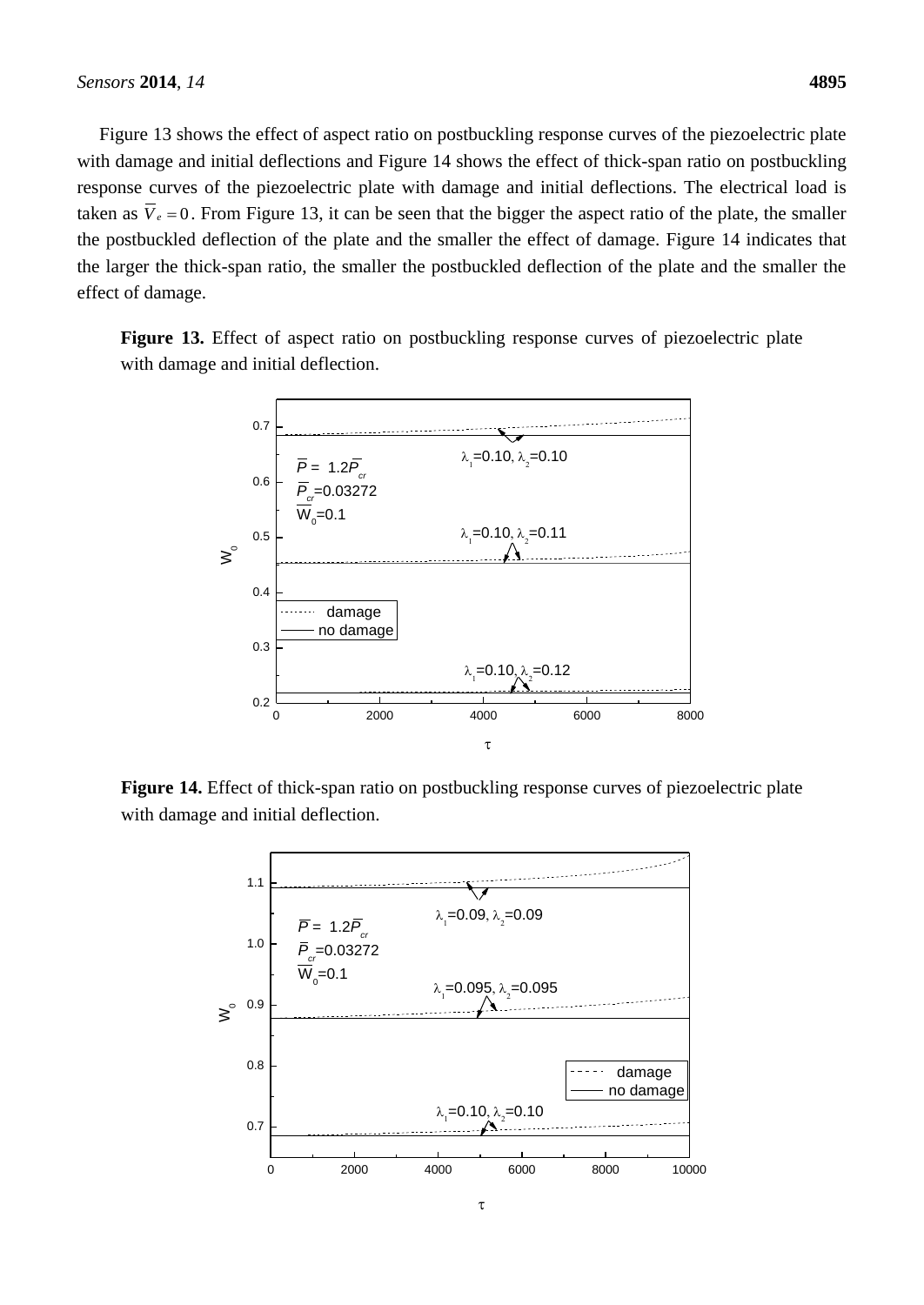# **5. Conclusions**

This paper presents an approach to investigate the postbuckling analysis of piezoelectric plates including damage effects using Talreja's tensor valued internal state damage variables and the Kachanvo damage evolution equation. The effects of applied voltage, plate aspect ratio, thick-span ratio, damage as well as initial geometric deflections on the postbuckling behaviors of the piezoelectric plate are investigated. Numerical results show that the nonlinearity of structure has a great influence on the postbuckling paths of the piezoelectric plate. The negative control voltage results in the increase of the buckling loads and the decrease of postbuckled deflections under the same in-plane compressive loads, whereas the positive control voltage decreases the buckling loads and induces larger postbuckled deflections. The buckling loads increase with the increase of the thick-span ratio of the plate, and the control voltage has a small effect on the postbuckling behaviors of the plate with lower thick-span ratio. When the damage and damage evolution are considered, the postbuckled deflection of the plate will gradually grow with the increase of the time until the damage reaches a characteristic damage state. The external in-plane compressive loads and the applied control voltage have great effects on the postbuckled deflections of the plate and the damage development. The negative control voltage can decrease the degradation rate of the stiffness of the piezoelectric structures and will provide a control mean for the damaged smart structures.

# **Acknowledgments**

Partial support for this project provided by National Natural Science Foundation of China (51075204); Aeronautical Science Foundation of China (2012ZB52026); the Fundamental Research Funds for the Central Universities (NS2014024) is gratefully acknowledged.

# **Author Contributions**

Zhigang Sun carried out the theory and calculation. Xianqiao Wang provided the thought. Zhigang Sun wrote the paper. Xianqiao Wang reviewed and edited the manuscript. All authors read and approved the manuscript

### **Conflicts of Interest**

The authors declare no conflict of interest.

# **References**

- 1. Talreja, R. A continuum mechanics characterization of damage in composite materials. *Proc. R. Soc. Lond. A* **1985**, *399*, 195–216.
- 2. Allen, D.H.; Harris, C.E.; Groves, S.E. A thermomechanical constitutive theory for elastic composites with distributed damage-I. Theoretical development. *Int. J. Solids Struct*. **1987**, *23*, 1301–1318.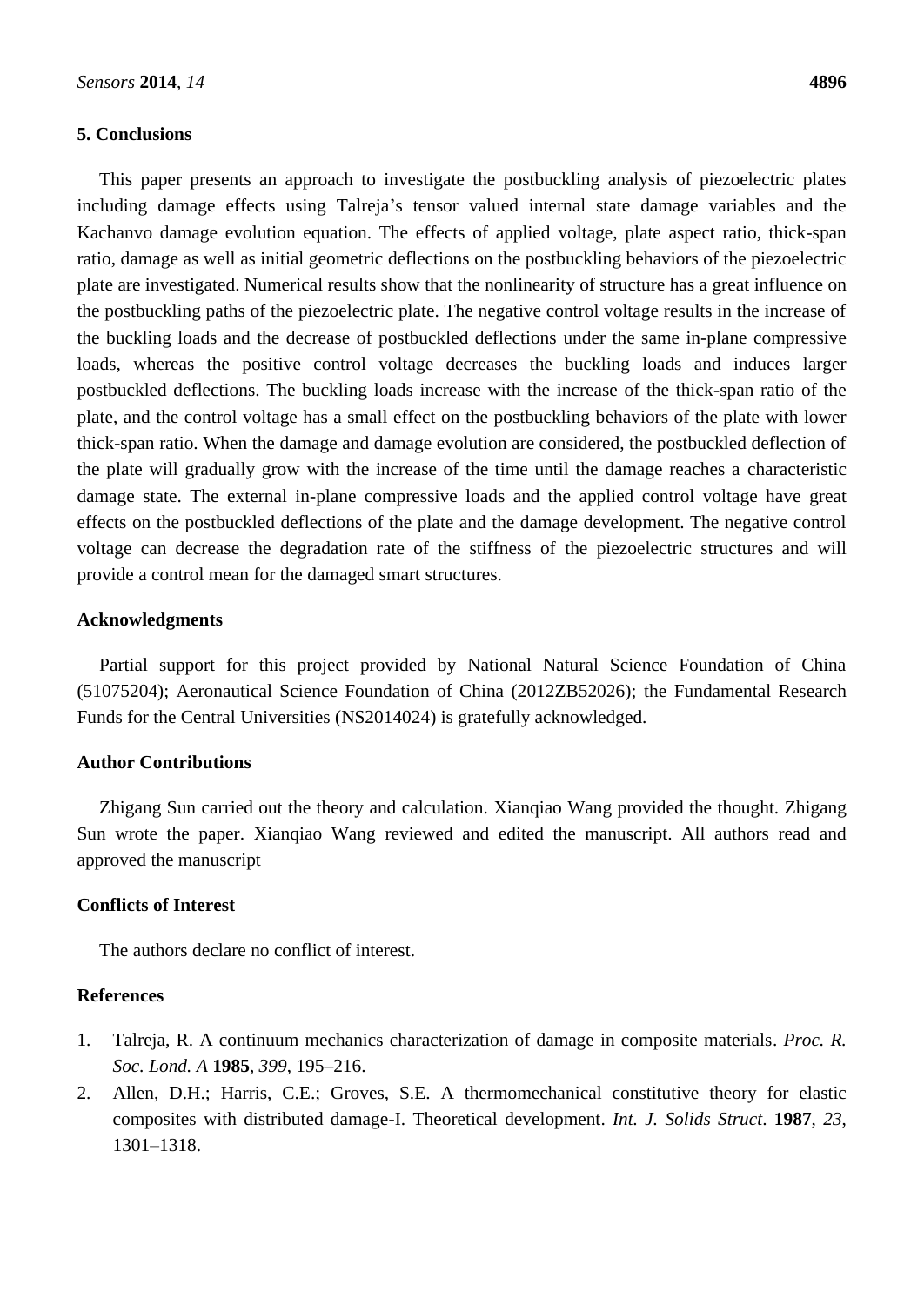- 3. Allen, D.H.; Harris, C.E.; Groves, S.E. A thermomechanical constitutive theory for elastic composites with distributed damage-II. Application to matrix cracking in laminated composites. *Int. J. Solids Struct*. **1987**, *23*, 1319–1338.
- 4. Valliappan, S.; Murti, V.; Zhang, W.H. Finite element analysis of anisotropic damage mechanics problems. *Eng. Fract. Mech*. **1990**, *35*, 1061–1071.
- 5. Ladeveze, P.; Dantec, E.L. Damage modelling of the elementary ply for laminated composites. *Compos. Sci. Technol*. **1992**, *43*, 257–267.
- 6. Schapery, R.A.; Sicking, D.L. On nonlinear constitutive equations for elastic and viscoelastic composites with growing damage. In Proceedings of the 7th International Conference on Mechanical Behavior of Materials-ICM7, The Hague, The Netherlands, 28 May–2 June 1995; pp. 45–76.
- 7. Zhang, W.H.; Jin, T.; Chen, Y.M. Behavior of dynamic response for damage materials. *J. Vib. Eng*. **2000**, *13*, 415–425 (In Chinese).
- 8. Moore, R.H.; Dillard, D.A. Time-dependent matrix cracking in cross-ply laminates. *Compos. Sci. Technol*. **1990**, *39*, 1–12.
- 9. Luo, J.J.; Daniel, I.M. A cylinder model for characterization of deformation and damage development in a unidirectional composite. *Compos. Sci. Technol*. **2000**, *60*, 2791–2802.
- 10. Mindlin, R.D. Forced thickness-shear and flexural vibration of piezoelectric crystal plates. *J. Appl. Phys.* **1952**, *23*, 83–88.
- 11. Tiersten, H.F. *Linear Piezoelectric Plate Vibrations*; Plenum Press: New York, NY, USA, 1978.
- 12. Chandrashekhara, K.; Thenneti, R. Termally induced vibration suppression of laminated plates with piezoelectric sensors and actuators. *Smart Mater. Struct*. **1955**, *4*, 281–290.
- 13. Zhou, X.; Chattopadhyay, A.; Gu, H.Z. Dynamic response of smart composites using a coupled thermo-piezoelectric mechanical mode. *AIAA J*. **2000**, *38*, 1939–1948.
- 14. Wang, B.; Rogers, A. Laminate plate theory for spatially distributed induced strain actuators. *J. Compos. Mater*. **1991**, *25*, 433–452.
- 15. Tzou, H.S.; Gadre, M. Theoretical analysis of a multi-layered thin shell coupled with piezoelectric shell actuators for distributed vibration controls. *J. Sound Vib*. **1989**, *132*, 433–450.
- 16. Xu, K.M.; Noor, A.K.; Tang, Y.Y. Three-dimensional solutions for free vibration of initially stressed thermoelectroelastic multilayered plates. *Comput. Methods Appl. Mech. Eng*. **1997**, *141*, 125–139.
- 17. Mitchell, J.A.; Reddy, J.N. A refined hybrid plate theory for composite laminates with piezoelectric laminate. *Int. J. Solid Struct*. **1996**, *32*, 2345–2367.
- 18. Noor, A.K.; Peters, J.M. Postbuckling of multilayered composite plates subjected to combined axial and thermal loads. *Finite Elem. Anal. Des*. **1992**, *11*, 91–104.
- 19. Librescu, L.; Souza, M.A. Post-buckling of geometrically imperfect shear-deformable flat panels under combined thermal and compressive edge loadings. *ASME J. Appl. Mech*. **1993**, *60*, 526–533.
- 20. Shen, H.S. Postbuckling of shear deformable laminated plates with piezoelectric actuators under complex loading conditions. *Int. J. Solids Struct*. **2001**, *38*, 7703–7721.
- 21. Oh, I.K.; Han, J.H.; Lee, I. Postbuckling and vibration characteristics of piezolaminated composite plate subjected to thermo-piezoelectric loads. *J. Sound Vib*. **2000**, *233*, 19–40.